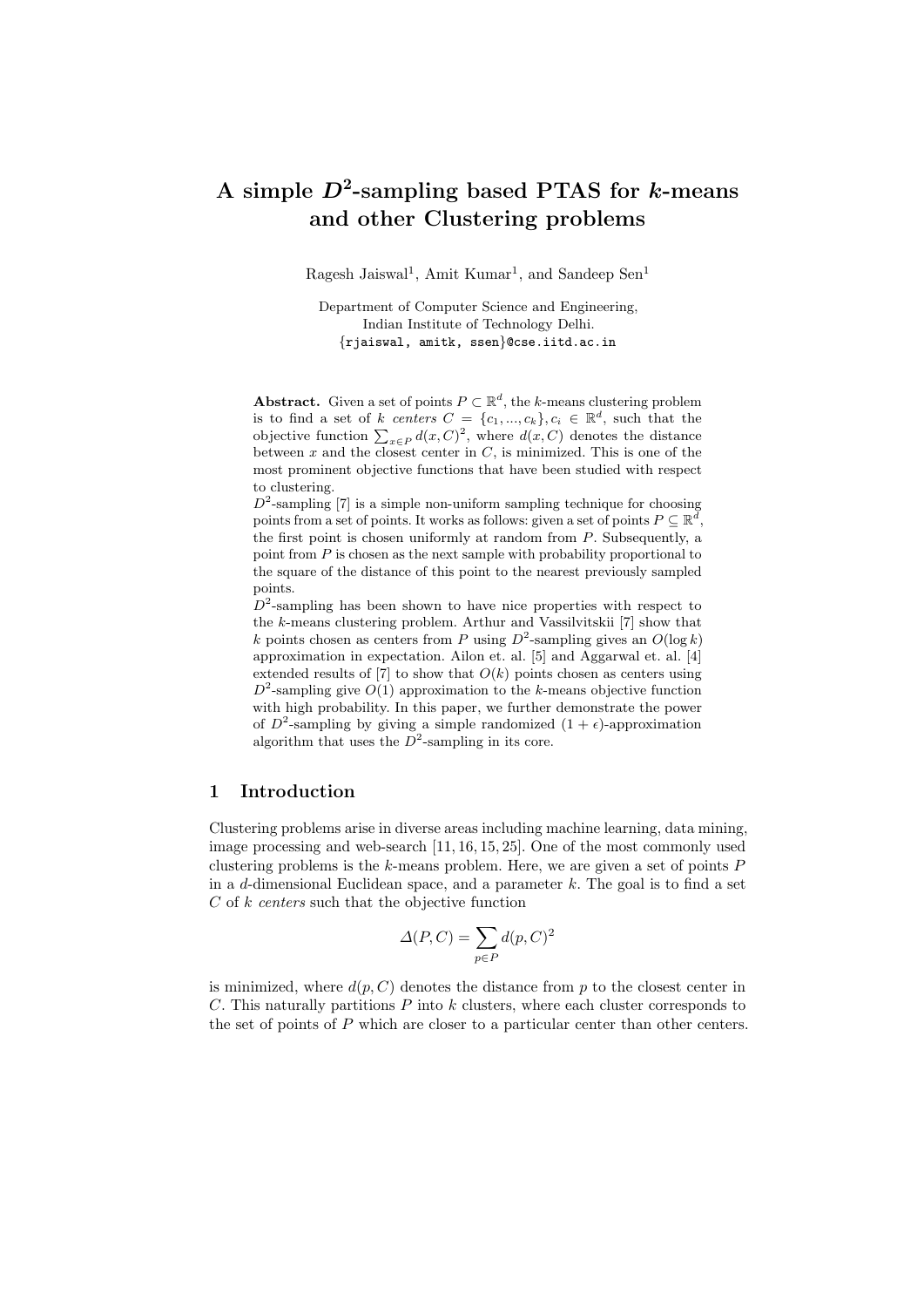It is also easy to show that the center of any cluster must be the mean of the points in it. In most applications, the parameter  $k$  is a small constant. However, this problem turns out to be NP-hard even for  $k = 2$  [13].

One very popular heuristic for solving the  $k$ -means problem is the Lloyd's algorithm  $[22]$ . The heuristic is as follows : start with an arbitrary set of k centers as seeds. Based on these  $k$  centers, partition the set of points into  $k$  clusters, where each point gets assigned to the closest center. Now, we update the set of centers as the means of each of these clusters. This process is repeated till we get convergence. Although, this heuristic often performs well in practice, it is known that it can get stuck in local minima [6]. There has been lot of recent research in understanding why this heuristic works fast in practice, and how it can be modified such that we can guarantee that the solution produced by this heuristic is always close to the optimal solution.

One such modification is to carefully choose the set of initial  $k$  centers. Ideally, we would like to pick these centers such that we have a center close to each of the optimal clusters. Since we do not know the optimal clustering, we would like to make sure that these centers are well separated from each other and yet, are representatives of the set of points. A recently proposed idea [24, 7] is to pick the initial centers using  $D^2$ -sampling which can be described as follows. The first center is picked uniformly at random from the set of points P. Suppose we have picked a set of  $k' < k$  centers – call this set C'. Then a point  $p \in P$  is chosen as the next center with probability proportional to  $d(p, C')^2$ . This process is repeated till we have a set of k centers.

There has been lot of recent activity in understanding how good a set of centers picked by  $D^2$ -sampling are (even if we do not run the Lloyd's algorithm on these seed centers). Arthur and Vassilvitskii  $[7]$  showed that if we pick k centers with  $D^2$ -sampling, then the expected cost of the corresponding solution to the k-means instance is within  $O(\log k)$ -factor of the optimal value. Ostrovsky et. al. [24] showed that if the set of points satisfied a separation condition (named  $(\epsilon^2, k)$ -irreducible as defined in Section 2), then these k centers give a constant factor approximation for the k-means problem. Ailon et. al. [5] proved a bi-criteria approximation property – if we pick  $O(k \log k)$  centers by  $D^2$ -sampling, then it is a constant approximation, where we compare with the optimal solution that is allowed to pick k centers only. Aggarwal et. al. [4] give an improved result and show that it is enough to pick  $O(k)$  centers by  $D^2$ -sampling to get a constant factor bi-criteria approximation algorithm.

In this paper, we give yet another illustration of the power of the  $D^2$ -sampling idea. We give a simple randomized  $(1 + \epsilon)$ -approximation algorithm for the k-means algorithm, where  $\epsilon > 0$  is an arbitrarily small constant. At the heart of our algorithm is the idea of  $D^2$ -sampling – given a set of already selected centers, we pick a small set of points by  $D^2$ -sampling with respect to these selected centers. Then, we pick the next center as the centroid of a subset of these small set of points. By repeating this process of picking  $k$  centers sufficiently many times, we can guarantee that with high probability, we will get a set of  $k$  centers whose objective value is close to the optimal value. Further, the running time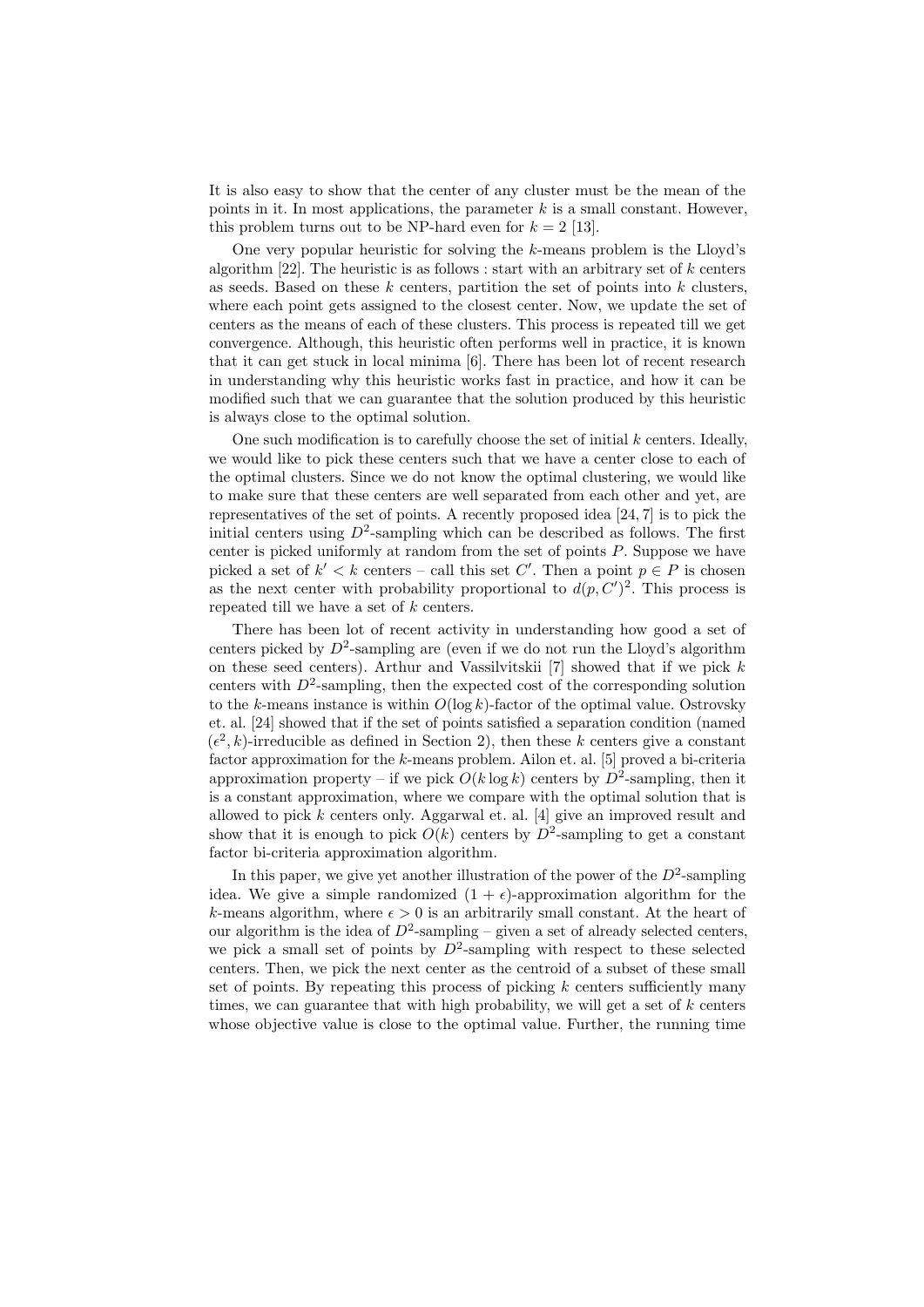of our algorithm is  $O(nd \cdot 2^{\tilde{O}(k^2/\epsilon)})$  1– for constant value of k, this is a linear time algorithm. It is important to note that PTAS with better running time are known for this problem. Chen [12] give an  $O(nkd + d^2n^{\sigma} \cdot 2^{(k/\epsilon)^{O(1)}})$  algorithm for any  $\sigma > 0$  and Feldman et al. [17] give an  $O(nkd + d \cdot poly(k/\epsilon) + 2^{\tilde{O}(k/\epsilon)})$ algorithm. However, these results often are quite involved, and use the notion of coresets. Our algorithm is simple, and only uses the concept of  $D^2$ -sampling.

#### 1.1 Other Related Work

There has been significant research on exactly solving the  $k$ -means algorithm (see e.g., [20]), but all of these algorithms take  $\Omega(n^{kd})$  time. Hence, recent research on this problem has focused on obtaining fast  $(1 + \epsilon)$ -approximation algorithms for any  $\epsilon > 0$ . Matousek [23] gave a PTAS with running time  $O(n\epsilon^{-2k^2d}\log^k n)$ . Badoiu et al. [9] gave an improved PTAS with running time  $O(2^{(k/\epsilon)^{O(1)}} d^{O(1)} n \log^{O(k)} n)$ . de la Vega et al. [14] gave a PTAS which works well for points in high dimensions. The running time of this algorithm is  $O(g(k, \epsilon)n \log^k n)$  where  $g(k, \epsilon) = \exp[(k^3/\epsilon^8)(\ln(k/\epsilon) \ln k]$ . Har-Peled et al. [18] proposed a PTAS whose running time is  $O(n + k^{k+2} \epsilon^{-(2d+1)k} \log^{k+1} n \log^k \frac{1}{\epsilon})$ . Kumar et al. [21] gave the first linear time PTAS for fixed  $k$  – the running time of their algorithm is  $O(2^{(k/\epsilon)^{O(1)}}dn)$ . Chen [12] used the a new coreset construction to give a PTAS with improved running time of  $O(ndk + 2^{(k/\epsilon)^{O(1)}}d^2n^{\sigma})$ . Recently, Feldman et al. [17] gave a PTAS with running time  $O(nkd + d \cdot poly(k/\epsilon) + 2^{\tilde{O}(k/\epsilon)})$ – this is the fastest known PTAS (for fixed  $k$ ) for this problem.

There has also been work on obtaining fast constant factor approximation algorithms for the k-means problem based on some properties of the input points (see e.g. [24, 8]).

#### 1.2 Our Contributions

In this paper, we give a simple PTAS for the k-means problem based on the idea of  $D^2$ -sampling. Our work builds on and simplifies the result of Kumar et al. [21]. We briefly describe their algorithm first. It is well known that for the 1-mean problem, if we sample a set of  $O(1/\epsilon)$  points uniformly at random, then the mean of this set of sampled points is close to the overall mean of the set of all points. Their algorithm begins by sampling  $O(k/\epsilon)$  points uniformly at random. With reasonable probability, we would sample  $O(1/\epsilon)$  points from the largest cluster, and hence we could get a good approximation to the center corresponding to this cluster (their algorithm tries all subsets of size  $O(1/\epsilon)$  from the randomly sampled points). However, the other clusters may be much smaller, and we may not have sampled enough points from them. So, they need to prune a lot of points from the largest cluster so that in the next iteration a random sample of  $O(k/\epsilon)$ points will contain  $O(1/\epsilon)$  points from the second largest cluster, and so on. This

 $1 \tilde{O}$  notation hides a  $O(\log k/\epsilon)$  factor which simplifies the expression.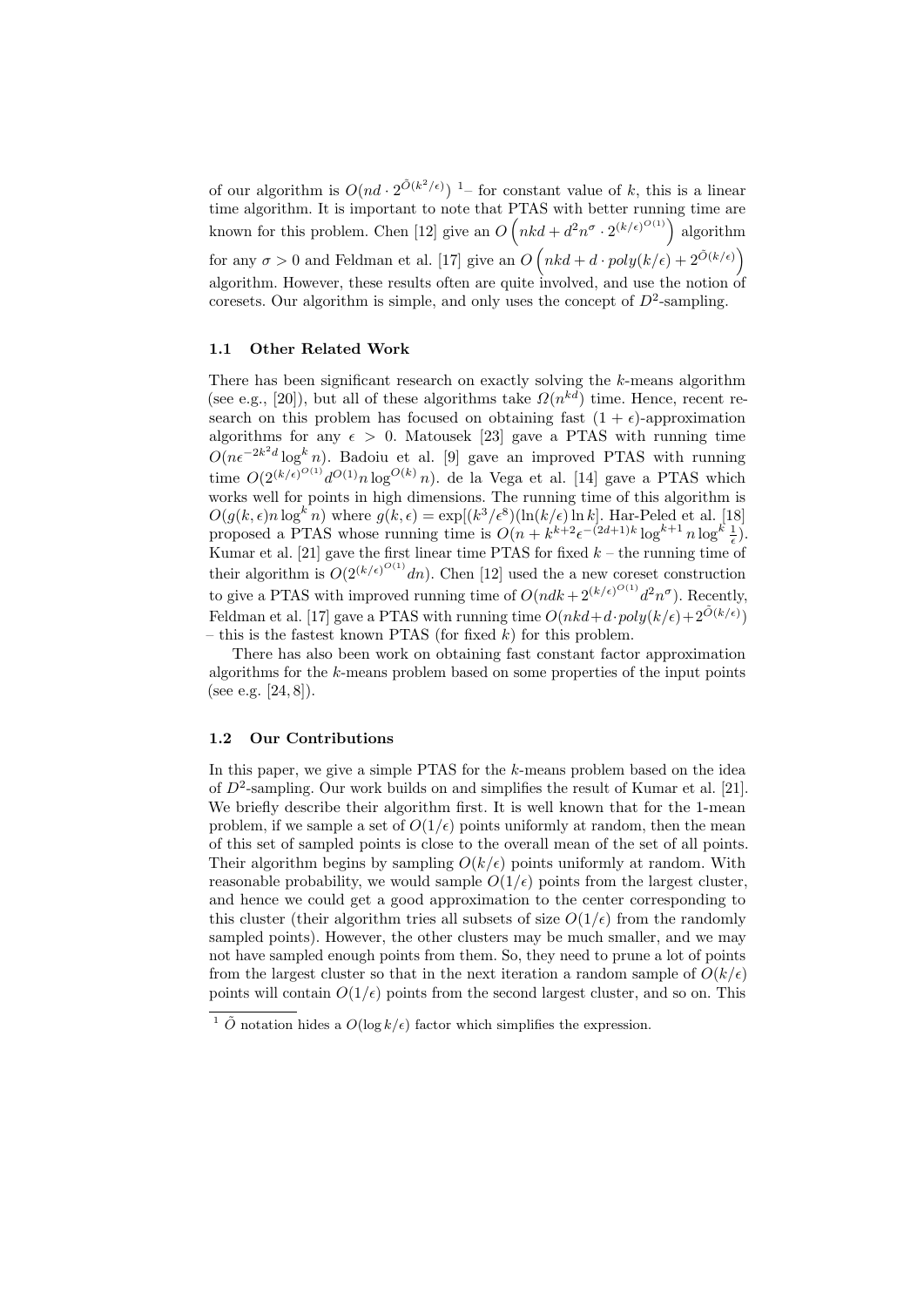requires a non-trivial idea termed as tightness condition by the authors. In this paper, we show that the pruning is not necessary if instead of using uniform random sampling, one uses  $D^2$ -sampling.

We can informally describe our algorithm as follows. We maintain a set of candidate centers C, which is initially empty. Given a set  $C, |C| < k$ , we add a new center to C as follows. We sample a set S of  $O(k/\epsilon^3)$  points using  $D^2$ sampling with respect to  $C$ . From this set of sampled points, we pick a subset  $T$ and the new center is the mean of this set  $T$ . We add this to  $C$  and continue.

From the property of  $D^2$ -sampling ([4, 5]), with some constant, albeit small probability  $p'$ , we pick up a point from a hitherto untouched cluster  $C'$  of the *optimal clustering*. Therefore by sampling about  $\alpha/p'$  points using  $D^2$ -sampling, we expect to hit approximately  $\alpha$  points from C'. If  $\alpha$  is large enough, (c.f. Lemma 1), then the centroid of these  $\alpha$  points gives a  $(1 + \epsilon)$  approximation of the cluster  $C'$ . Therefore, with reasonable probability, there will be a choice of a subset  $T$  in each iteration such that the set of centers chosen are from  $C'$ . Since we do not know T, our algorithm will try out all subsets of size  $|T|$  from the sample S. Note that our algorithm is very simple, and can be easily parallelized. Our algorithm has running time  $O(dn \cdot 2^{\tilde{O}(k^2/\epsilon)})$  which is an improvement over that of Kumar et al. [21] who gave a PTAS with running time  $O(n d \cdot 2^{(k/\epsilon)^{O(1)}})$ . 2

Because of the relative simplicity, our algorithm generalizes to measures like Mahalanobis distance and  $\mu$ -similar Bregman divergence. Note that these do not satisfy triangle inequality and therefore not strict metrics. Ackermann et al. [2] have generalized the framework of Kumar et al. [21] to Bregman divergences but we feel that the  $D^2$ -sampling based algorithms are simpler.

We formally define the problem and give some preliminary results in Section 2. In Section 3, we describe our algorithm, and then analyze it subsequently. In Section A, we discuss PTAS for other distance measures.

# 2 Preliminaries

An instance of the k-means problem consists of a set  $P \subseteq \mathbb{R}^d$  of n points in ddimensional space and a parameter k. For a set of points (called centers)  $C \subseteq \mathbb{R}^d$ , let  $\Delta(P, C)$  denote  $\sum_{p \in P} d(p, C)^2$ , i.e., the cost of the solution which picks C as the set of centers. For a singleton  $C = \{c\}$ , we shall often abuse notation, and use  $\Delta(P, c)$  to denote  $\Delta(P, C)$ . Let  $\Delta_k(P)$  denote the cost of the optimal k-means solution for P.

**Definition 1.** Given a set of points P and a set of centers C, a point  $p \in P$  is said to be sampled using  $D^2$ -sampling with respect to C if the probability of it being sampled,  $\rho(p)$ , is given by

$$
\rho(p) = \frac{d(p, C)^2}{\sum_{x \in P} d(x, C)^2} = \frac{\Delta(\{p\}, C)}{\Delta(P, C)}.
$$

<sup>&</sup>lt;sup>2</sup> It can be used in conjunction with Chen [12] to obtain a superior running time but at the cost of the simplicity of our approach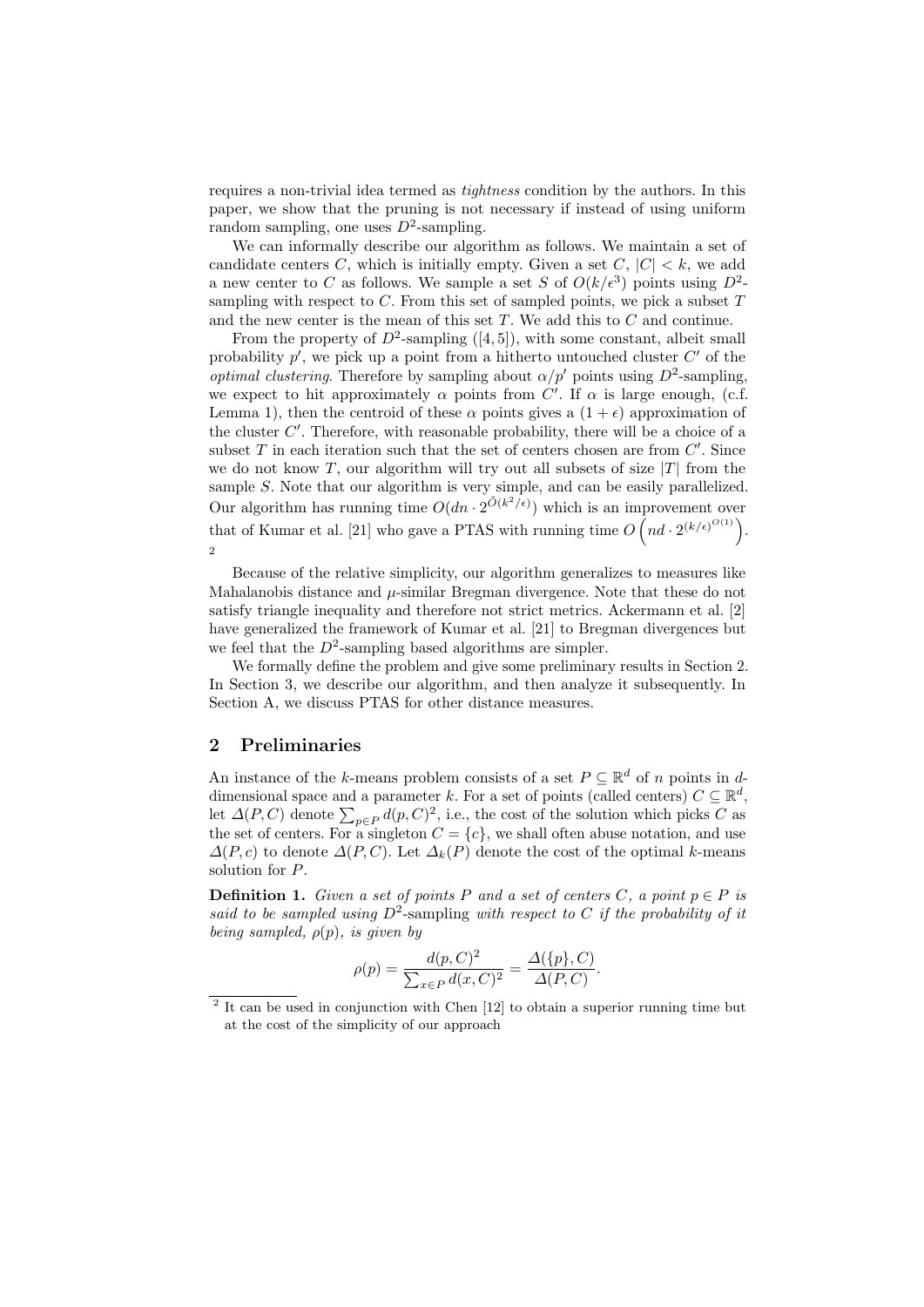We will also need the following definition from [21].

Definition 2 (Irreducibility or separation condition). Given k and  $\epsilon$ , a set of points P is said to be  $(k, \gamma)$ -irreducible if

$$
\Delta_{k-1}(P) \ge (1+\gamma) \cdot \Delta_k(P).
$$

We will often appeal to the following result [20] which shows that uniform random sampling works well for 1-means<sup>3</sup>.

**Lemma 1** (Inaba et al. [20]). Let S be a set of points obtained by independently sampling M points with replacement uniformly at random from a point set P. Then, for any  $\delta > 0$ ,

$$
\Delta(P, \{m(S)\}) \le \left(1 + \frac{1}{\delta M}\right) \cdot \Delta(P, \{m(P)\}),
$$

holds with probability at least  $(1 - \delta)$ . Here  $m(X) = \left(\frac{\sum_{x \in X} x}{|X|}\right)$  denotes the centroid of a point set X.

Finally, we will use the following property of the squared Euclidean metric. This is a standard result from linear algebra [19].

**Lemma 2.** Let  $P \subseteq \mathbb{R}^d$  be any point set and let  $c \in \mathbb{R}^d$  be any point. Then we have the following:

$$
\sum_{p \in P} d(p, c)^2 = \sum_{p \in P} d(p, m(P))^2 + |P| \cdot d(c, m(P))^2,
$$

where  $m(P) = \left(\frac{\sum_{p \in P} p}{|P|}\right)$  $\frac{p\in P|P}{|P|}$  denotes the centroid of the point set.

Finally, we mention the simple approximate triangle inequality with respect to the squared Euclidean distance measure.

Lemma 3 (Approximate triangle inequality). For any three points  $p, q, r \in$  $\mathbb{R}^d$  we have:

$$
d(p,q)^{2} \le 2 \cdot (d(p,r)^{2} + d(r,q)^{2}).
$$

# 3 PTAS for k-means

We first give a high level description behind the algorithm. We will also assume that the instance is  $(k, \epsilon)$ -irreducible for a suitably small parameter  $\epsilon$ . We shall then get rid of this assumption later. The algorithm is described in Figure 1. Essentially, the algorithm maintains a set C of centers, where  $|C| \leq k$ . Initially  $C$  is empty, and in each iteration of Step 2(b), it adds one center to  $C$  till its size

<sup>&</sup>lt;sup>3</sup> It turns out that even minor perturbations from uniform distribution can be catastrophic and indeed in this paper we had to work around this.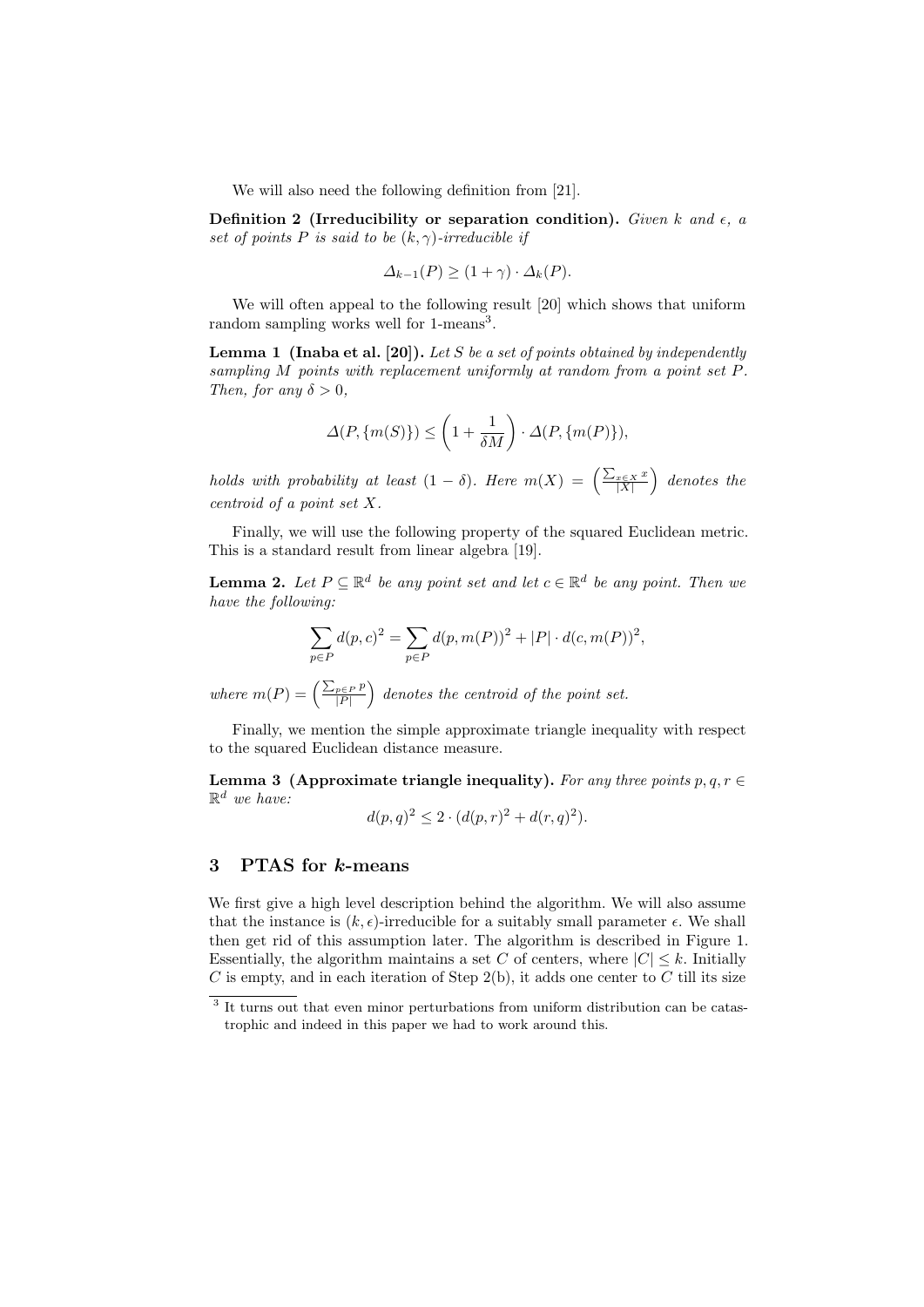reaches k. Given a set C, it samples a set of S points from P using  $D^2$ -sampling with respect to C (in Step 2(b)). Then it picks a subset T of S of size  $M = O(1/\epsilon)$ . and adds the centroid of  $T$  to  $C$ . The algorithm cycles through all possible subsets of size  $M$  of  $S$  as choices for  $T$ , and for each such choice, repeats the above steps to find the next center, and so on. To make the presentation clearer, we pick a k-tuple of M-size subsets  $(s_1, \ldots, s_k)$  in advance, and when  $|C| = i$ , we pick T as the  $s_i^{th}$  subset of S. In Step 2(i), we cycle through all such k-tuples  $(s_1, \ldots, s_k)$ . In the analysis, we just need to show that *one* such  $k$ -tuple works with reasonable probability.

We develop some notation first. For the rest of the analysis, we will fix a tuple  $(s_1, \ldots, s_k)$  – this will be the "desired tuple", i.e., the one for which we can show that the set  $C$  gives a good solution. As our analysis proceeds, we will argue what properties this tuple should have. Let  $C^{(i)}$  be the set C at the beginning of the *i*<sup>th</sup> iteration of Step 2(b). To begin with  $C^{(0)}$  is empty. Let  $S^{(i)}$  be the set S sampled during the *i*<sup>th</sup> iteration of Step 2(b), and  $T^{(i)}$  be the corresponding set T (which is the  $s_i^{th}$  subset of  $S^{(i)}$ ).

Let  $O_1, \ldots, O_k$  be the optimal clusters, and  $c_i$  denote the centroid of points in  $O_i$ . Further, let  $m_i$  denote  $|O_i|$ , and wlog assume that  $m_1 \geq \ldots \geq m_k$ . Note that  $\Delta_1(O_i)$  is same as  $\Delta(O_i, \{c_i\})$ . Let  $r_i$  denote the average cost paid by a point in  $O_i$ , i.e.,

$$
r_i = \frac{\sum_{p \in O_i} d(p, c_i)^2}{m_i}.
$$

We will assume that the input set of points P are  $(k, \epsilon)$ -irreducible. We shall remove this assumption later. Now we show that any two optimal centers are far enough.

Find-k-means(P) Let  $N = (51200 \cdot k/\epsilon^3)$ ,  $M = 100/\epsilon$ , and  $P = {N \choose M}$ 1. **Repeat**  $2^k$  times and output the the set of centers C that give least cost 2. **Repeat** for all k-tuples  $(s_1, ..., s_k) \in [P] \times [P] \times ... \times [P]$  and pick the set of centers C that gives least cost (a)  $C \leftarrow \{\}$ (b) For  $i \leftarrow 1$  to k Sample a set S of N points with  $D^2$ -sampling (w.r.t. centers C) Let T be the  $s_i^{th}$  subset of S.<sup>*a*</sup>  $C \leftarrow C \cup \{m(T)\}\text{.}$ <sup>b</sup>  $\degree$  For a set of size  $N$  we consider an arbitrary ordering of the subsets of size  $M$  of this set.  $\frac{b}{m(T)}$  denote the centroid of the points in T.

Fig. 1. The k-means algorithm that gives  $(1+\epsilon)$ -approximation for any  $(k, \epsilon)$ -irreducible data set. Note that the inner loop is executed at most  $2^k \cdot \left( {N \choose M} \right)^k \sim 2^k \cdot 2^{\tilde{O}(k/\epsilon)}$  times.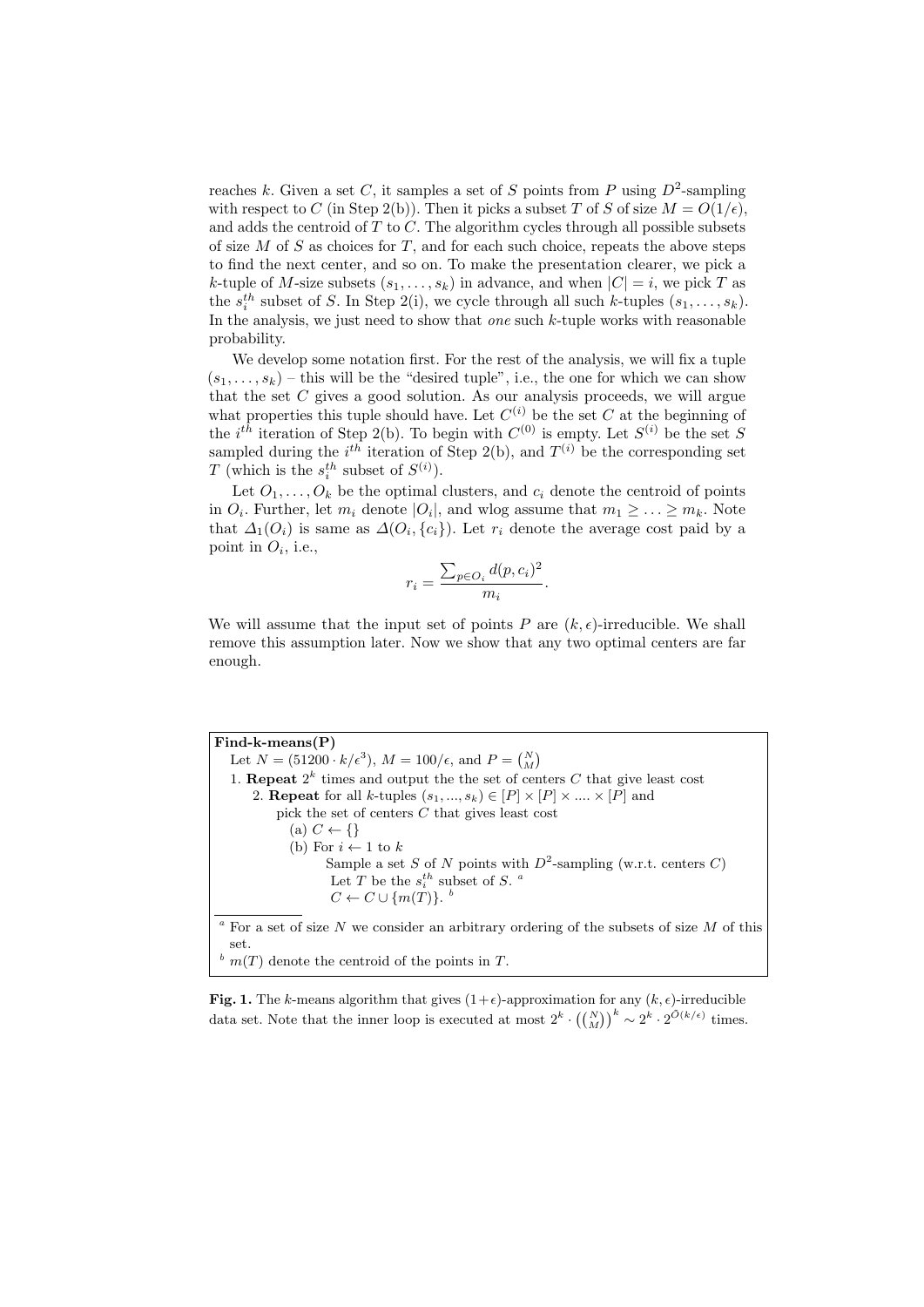**Lemma 4.** For any  $1 \leq i, j \leq k, i \neq j$ ,

$$
d(c_i, c_j)^2 \ge \epsilon \cdot (r_i + r_j).
$$

*Proof.* Suppose  $i > j$ , and hence  $m_i \geq m_j$ . For the sake of contradiction assume  $d(c_i, c_j)^2 < \epsilon \cdot (r_i + r_j)$ . Then we have,

$$
\Delta(O_i \cup O_j, \{c_i\}) = m_i \cdot r_i + m_j \cdot r_j + m_j \cdot d(c_i, c_j)^2 \quad \text{(using Lemma 2)}
$$
\n
$$
\leq m_i \cdot r_i + m_j \cdot r_j + m_j \cdot \epsilon \cdot (r_i + r_j)
$$
\n
$$
\leq (1 + \epsilon) \cdot m_i \cdot r_i + (1 + \epsilon) \cdot m_j \cdot r_j \quad \text{(since } m_i \geq m_j)
$$
\n
$$
\leq (1 + \epsilon) \cdot \Delta(O_i \cup O_j, \{c_i, c_j\})
$$

This implies that the centers  $\{c_1, ..., c_k\} \backslash \{c_j\}$  give a  $(1 + \epsilon)$ -approximation to the k-means objective. This contradicts the assumption that P is  $(\epsilon, k)$ -irreducible.

We give an outline of the proof. Suppose in the first  $i - 1$  iterations, we have found centers which are close to the centers of some  $i - 1$  clusters in the optimal solution. Conditioned on this fact, we show that in the next iteration, we are likely to sample enough number of points from one of the remaining clusters (c.f. Corollary 1). Further, we show that the samples from this new cluster are close to uniform distribution (c.f. Lemma 6). Since such a sample does not come from exactly uniform distribution, we cannot apply Lemma 1 directly. In fact, dealing with the slight non-uniformity turns out to be non-trivial (c.f. Lemmas 7 and 8).

We now show that the following invariant will hold for all iterations : let  $C^{(i-1)}$  consist of centers  $c'_1, \ldots, c'_{i-1}$  (added in this order). Then, with probability at least  $\frac{1}{2^i}$ , there exist distinct indices  $j_1, \ldots, j_{i-1}$  such that for all  $l = 1, \ldots, i-1$ ,

$$
\Delta(O_{j_l}, c'_l) \le (1 + \epsilon/20) \cdot \Delta(O_{j_l}, c_{j_l}) \tag{1}
$$

Suppose this invariant holds for  $C^{(i-1)}$  (the base case is easy since  $C^{(0)}$  is empty). We now show that this invariant holds for  $C^{(i)}$  as well. In other words, we just show that in the  $i^{th}$  iteration, with probability at least  $1/2$ , the algorithm finds a center  $c_i'$  such that

$$
\varDelta(O_{j_i},c_i')\leq (1+\epsilon/20)\cdot \varDelta(O_{j_i},c_{j_i}),
$$

where  $j_i$  is an index distinct from  $\{j_1, \ldots, j_{i-1}\}$ . This will basically show that at the end of the last iteration, we will have k centers that give a  $(1+\epsilon)$ -approximation with probability at least  $2^{-k}$ .

We now show that the invariant holds for  $C^{(i)}$ . We use the notation developed above for  $C^{(i-1)}$ . Let I denote the set of indices  $\{j_1, \ldots, j_{i-1}\}$ . Now let  $j_i$  be the index  $j \notin I$  for which  $\Delta(O_i, C^{(i-1)})$  is maximum. Intuitively, conditioned on sampling from clusters in  $O_i, \dots, O_k$  using  $D^2$ -sampling, it is likely that enough points from  $O_{j_i}$  will be sampled. The next lemma shows that there is good chance that elements from the sets  $O_i$  for  $j \notin I$  will be sampled.

Lemma 5.

$$
\frac{\sum_{l \notin I} \Delta(O_l, C^{(i-1)})}{\sum_{l=1}^k \Delta(O_l, C^{(i-1)})} \ge \epsilon/2.
$$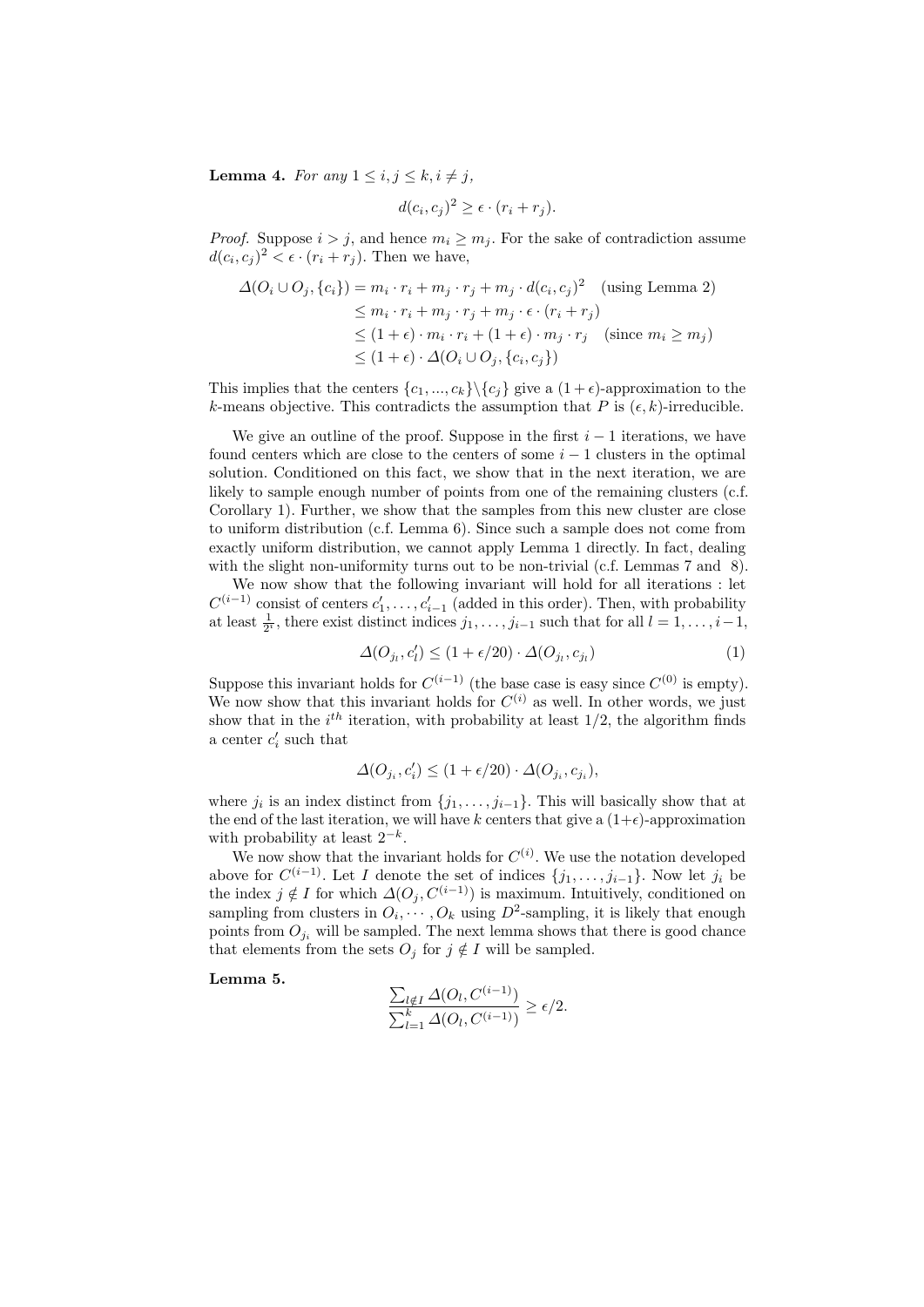Proof. Suppose, for the sake of contradiction, the above statement does not hold. Then,

$$
\Delta(P, C^{(i-1)}) = \sum_{l \in I} \Delta(O_l, C^{(i-1)}) + \sum_{l \notin I} \Delta(O_l, C^{(i-1)})
$$
  

$$
< \sum_{l \in I} \Delta(O_l, C^{(i-1)}) + \frac{\epsilon/2}{1 - \epsilon/2} \cdot \sum_{l \in I} \Delta(O_l, C^{(i-1)}) \quad \text{(by our assumption)}
$$
  

$$
= \frac{1}{1 - \epsilon/2} \cdot \sum_{l \in I} \Delta(O_l, C^{(i-1)})
$$
  

$$
\leq \frac{1 + \epsilon/20}{1 - \epsilon/2} \cdot \sum_{l \in I} \Delta_1(O_l) \quad \text{(using the invariant for } C^{(i-1)})
$$
  

$$
\leq (1 + \epsilon) \cdot \sum_{l \in I} \Delta_1(O_l) \leq (1 + \epsilon) \cdot \sum_{l \in [k]} \Delta_1(O_l)
$$

But this contradicts the fact that P is  $(k, \epsilon)$ -irreducible.

We get the following corollary easily.

### Corollary 1.

$$
\frac{\Delta(O_{j_i}, C^{(i-1)})}{\sum_{l=1}^k \Delta(O_l, C^{(i-1)})} \ge \frac{\epsilon}{2k}.
$$

The above Lemma and its Corollary say that with probability at least  $\frac{\epsilon}{2k}$ , points in the set  $O_{j_i}$  will be sampled. However the points within  $O_{j_i}$  are not sampled uniformly. Some points in  $O_{j_i}$  might be sampled with higher probability than other points. In the next lemma, we show that each point will be sampled with certain minimum probability.

**Lemma 6.** For any  $l \notin I$  and any point  $p \in O_l$ ,

$$
\frac{d(p, C^{(i-1)})^2}{\Delta(O_l, C^{(i-1)})} \ge \frac{1}{m_l} \cdot \frac{\epsilon}{64}.
$$

*Proof.* Fix a point  $p \in O_l$ . Let  $j_t \in I$  be the index such that p is closest to  $c'_t$  among all centers in  $C^{(i-1)}$ . We have

$$
\Delta(O_l, C^{(i-1)}) \le m_l \cdot r_l + m_l \cdot d(c_l, c'_t)^2 \quad \text{(using Lemma 2)}\n\le m_l \cdot r_l + 2 \cdot m_l \cdot (d(c_l, c_{j_t})^2 + d(c_{j_t}, c'_t)^2) \quad \text{(using Lemma 3)}\n\le m_l \cdot r_l + 2 \cdot m_l \cdot \left( d(c_l, c_{j_t})^2 + \frac{\epsilon r_t}{20} \right),
$$
\n(2)

where the second inequality follows from the invariant condition for  $C^{(i-1)}$ . Also, we know that

$$
d(p, c'_t)^2 \ge \frac{d(c_{j_t}, c_l)^2}{8} - d(c_{j_t}, c'_t)^2 \quad \text{(using Lemma 3)}
$$
  

$$
\ge \frac{d(c_{j_t}, c_l)^2}{8} - \frac{\epsilon}{20} \cdot r_t \quad \text{(using the invariant for } C^{(i-1)})
$$
  

$$
\ge \frac{d(c_{j_t}, c_l)^2}{16} \quad \text{(Using Lemma 4)}
$$
 (3)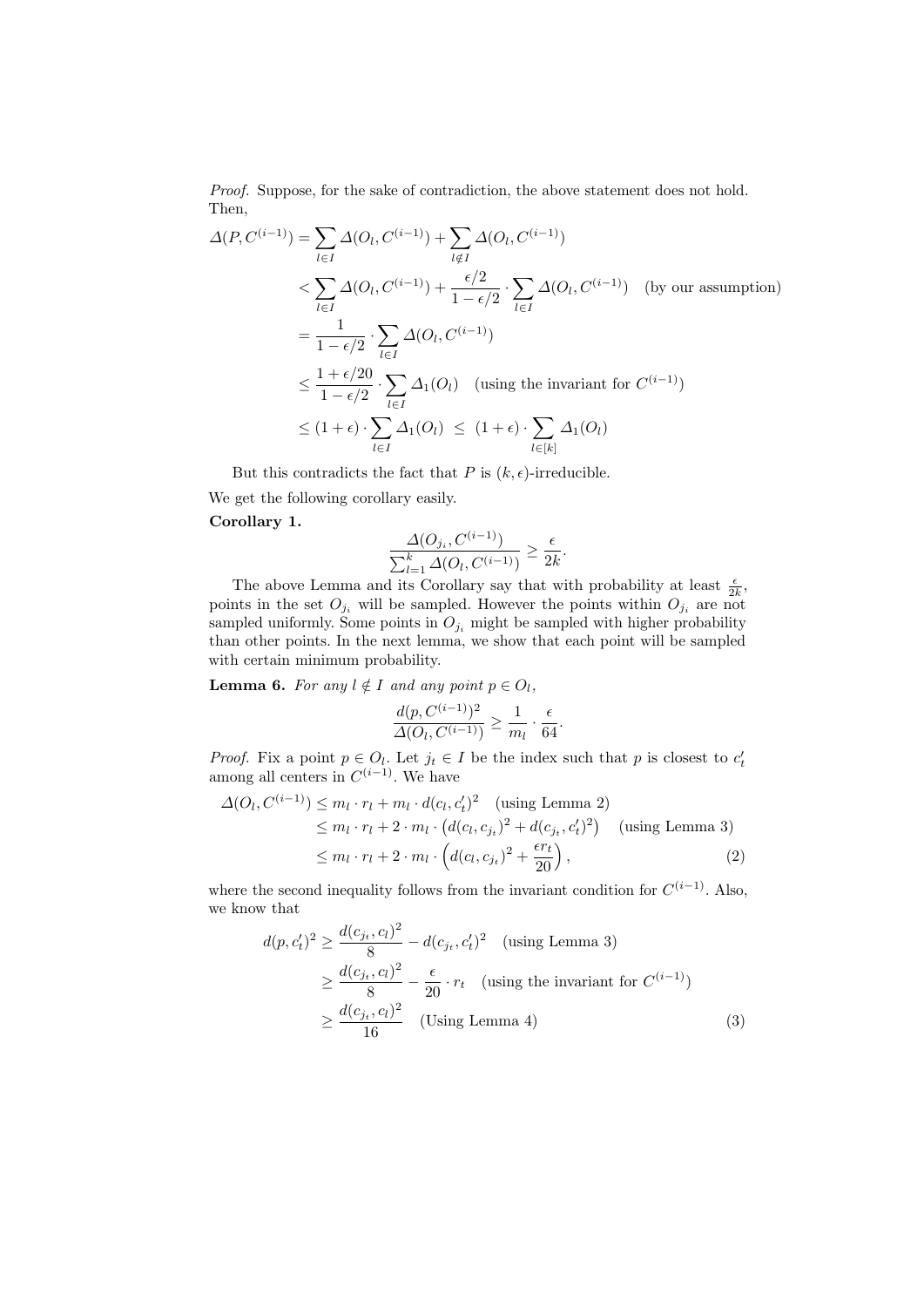So, we get

$$
\frac{d(p, C^{(i-1)})^2}{\Delta(O_l, C^{(i-1)})} \ge \frac{d(c_{j_t}, c_l)^2}{16 \cdot m_l \cdot (r_l + 2\left(d(c_{j_t}, c_l)^2 + \frac{\epsilon r_t}{20}\right))} \quad \text{(using (2) and (3))}
$$
\n
$$
\ge \frac{1}{16 \cdot m_l} \cdot \frac{1}{(1/\epsilon) + 2 + 1/20} \ge \frac{\epsilon}{64 \cdot m_l} \quad \text{(using Lemma 4)}
$$

Recall that  $S^{(i)}$  is the sample of size N in this iteration. We would like to show that that the invariant will hold in this iteration as well. We first prove a simple corollary of Lemma 1.

**Lemma 7.** Let Q be a set of n points, and  $\gamma$  be a parameter,  $0 < \gamma < 1$ . Define a random variable X as follows : with probability  $\gamma$ , it picks an element of Q uniformly at random, and with probability  $1 - \gamma$ , it does not pick any element (i.e., is null). Let  $X_1, \ldots, X_\ell$  be  $\ell$  independent copies of X, where  $\ell = \frac{400}{\gamma \epsilon}$ . Let  $T$  denote the (multi-set) of elements of  $Q$  picked by  $X_1, \ldots, X_\ell$ . Then, with probability at least 3/4, T contains a subset U of size  $\frac{100}{\epsilon}$  which satsifies

$$
\Delta(P, m(U)) \le \left(1 + \frac{\epsilon}{20}\right) \Delta_1(P) \tag{4}
$$

*Proof.* Define a random variable I, which is a subset of the index set  $\{1, \ldots, \ell\}$ , as follows  $I = \{t : X_t \text{ picks an element of } Q, \text{ i.e., it is not null} \}.$  Conditioned on  $I = \{t_1, \ldots, t_r\}$ , note that the random variables  $X_{t_1}, \ldots, X_{t_r}$  are independent uniform samples from Q. Thus if  $|I| \geq \frac{100}{\epsilon}$ , then Lemma 1 implies that with probability at least 0.8, the desired event  $(4)$  happens. But the expected value of |I| is  $\frac{400}{\epsilon}$ , and so,  $|I| \geq \frac{100}{\epsilon}$  with high probability, and hence, the statement in the lemma is true.

We are now ready to prove the main lemma.

**Lemma 8.** With probability at least  $1/2$ , there exists a subset  $T^{(i)}$  of  $S^{(i)}$  of size at most  $\frac{100}{\epsilon}$  such that

$$
\Delta(O_{j_i},m(T^{(i)})) \leq (1+\frac{\epsilon}{20})\cdot \Delta_1(O_{j_i}).
$$

*Proof.* Recall that  $S^{(i)}$  contains  $N = \frac{51200k}{\epsilon^3}$  independent samples of P (using  $D^2$ -sampling). We are interested in  $S^{(i)} \cap O_{j_i}$ . Let  $Y_1, \ldots, Y_N$  be N independent random variables defined as follows : for any  $t, 1 \le t \le N$ ,  $Y_t$  picks an element of P using  $D^2$ -sampling with respect to  $C^{(i-1)}$ . If this element is not in  $O_{j_i}$ , it just discards it (i.e.,  $Y_t$  is null). Let  $\gamma$  denote  $\frac{\epsilon^2}{128}$  $\frac{\epsilon^2}{128k}$ . Corollary 1 and Lemma 6 imply that  $Y_t$  picks a particular element of  $O_{j_i}$  with probability at least  $\frac{\gamma}{m_{j_i}}$ . We would now like to apply Lemma 7 (observe that  $N = \frac{400}{\gamma \epsilon}$ ). We can do this by a simple coupling argument as follows. For a particular element  $p \in O_{j_i}$ , suppose  $Y_t$  assigns probability  $\frac{\gamma(p)}{m_{j_i}}$  to it. One way of sampling a random variable  $X_t$  as in Lemma 7 is as follows – first sample using  $Y_t$ . If  $Y_t$  is null then,  $X_t$  is also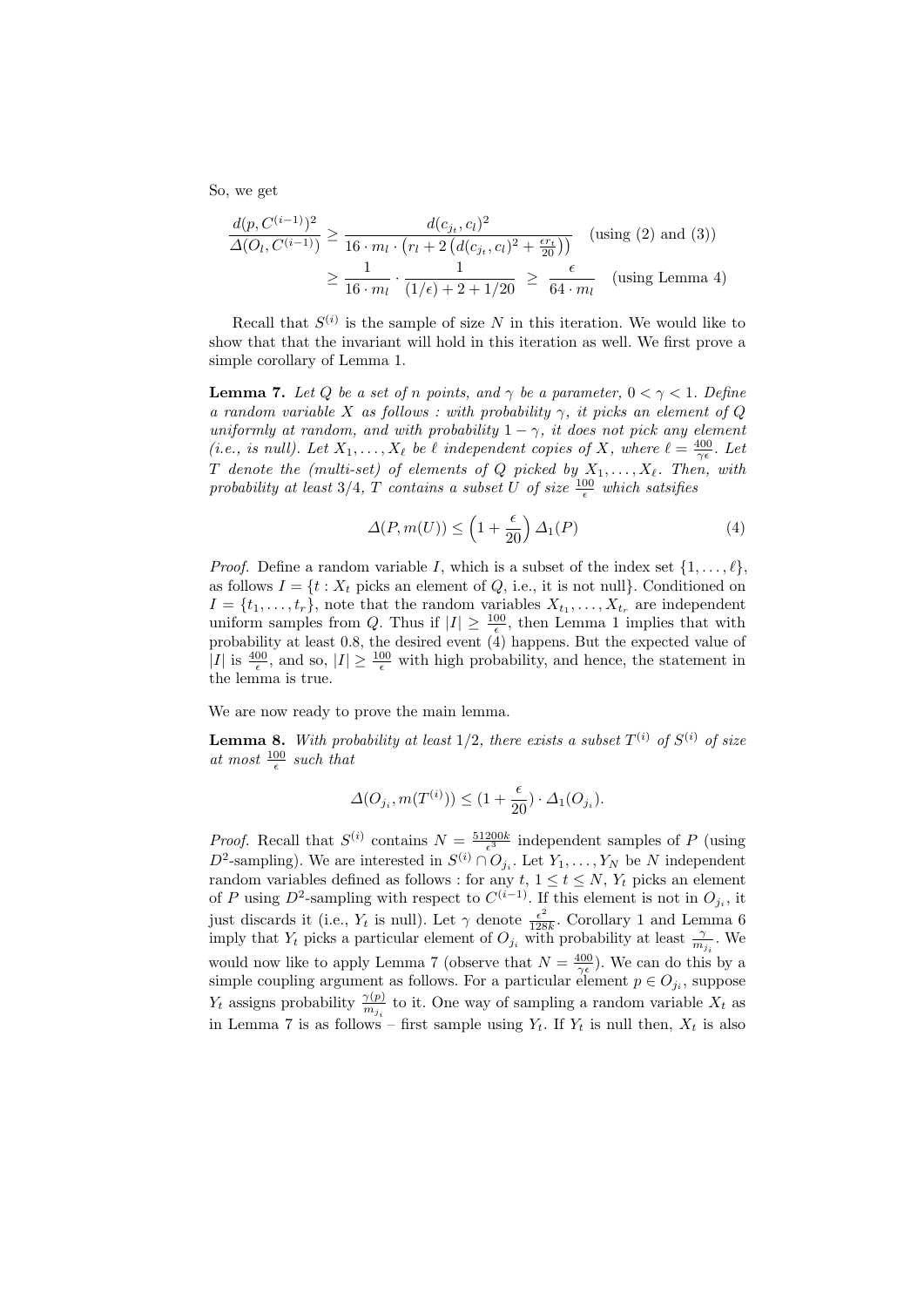null. Otherwise, suppose  $Y_t$  picks an element p of  $O_{j_i}$ . Then,  $X_t$  is equal to p with probability  $\frac{\gamma}{\gamma(p)}$ , null otherwise. It is easy to check that with probability  $\gamma$ ,  $X_t$  is a uniform sample from  $O_{j_i}$ , and null with probability  $1 - \gamma$ . Now, observe that the set of elements of  $O_{j_i}$  sampled by  $Y_1, \ldots, Y_N$  is always a superset of  $X_1, \ldots, X_N$ . We can now use Lemma 7 to finish the proof.

Thus, we will take the index  $s_i$  in Step 2(i) as the index of the set  $T^{(i)}$  as guaranteed by the Lemma above. Finally, by repeating the entire process  $2^k$  times, we make sure that we get a  $(1 + \epsilon)$ -approximate solution with high probability. Note that the total running time of our algorithm is  $\left(nd \cdot 2^k \cdot 2^{\tilde{O}(k/\epsilon)}\right)$ .

Removing the  $(k, \epsilon)$ -irreducibility assumption : We now show how to remove this assumption. First note that we have shown the following result.

**Theorem 1.** If a given point set  $(k, \frac{\epsilon}{(1+\epsilon/2) \cdot k})$ -irreducible, then there is an algorithm that gives a  $(1+\frac{\epsilon}{(1+\epsilon/2)\cdot k})$ -approximation to the k-means objective and that runs in time  $O(nd \cdot 2^{\tilde{O}(k^2/\epsilon)})$ .

*Proof.* The proof can be obtained by replacing  $\epsilon$  by  $\frac{\epsilon}{(1+\epsilon/2)\cdot k}$  in the above analysis.

Suppose the point set P is not  $(k, \frac{\epsilon}{(1+\epsilon/2)\cdot k})$ -irreducible. In that case it will be sufficient to find fewer centers that  $(1 + \epsilon)$ -approximate the k-means objective. The next lemma shows this more formally.

**Theorem 2.** There is an algorithm that runs in time  $O(nd \cdot 2^{\tilde{O}(k^2/\epsilon)})$  and gives a  $(1 + \epsilon)$ -approximation to the k-means objective.

*Proof.* Let P denote the set of points. Let  $1 < j \le k$  be the largest index such that P is  $(i, \frac{\epsilon}{(1+\epsilon/2) \cdot k})$ -irreducible. If no such i exists, then

$$
\Delta_1(P) \le \left(1 + \frac{\epsilon}{(1 + \epsilon/2) \cdot k}\right)^k \cdot \Delta_k(P) \le (1 + \epsilon) \cdot \Delta_k(P),
$$

and so picking the centroid of P will give a  $(1 + \epsilon)$ -approximation.

Suppose such an  $i$  exists. In that case, we consider the  $i$ -means problem and from the previous lemma we get that there is an algorithm that runs in time  $O(nd \cdot 2^i \cdot 2^{\tilde{O}(i^2/\epsilon)})$  and gives a  $(1 + \frac{\epsilon}{(1+\epsilon/2)\cdot k})$ -approximation to the *i*-means objective. Now we have that

$$
\Delta_i \le \left(1 + \frac{\epsilon}{(1 + \epsilon/2) \cdot k}\right)^{k - i} \cdot \Delta_k \le (1 + \epsilon) \cdot \Delta_k.
$$

Thus, we are done.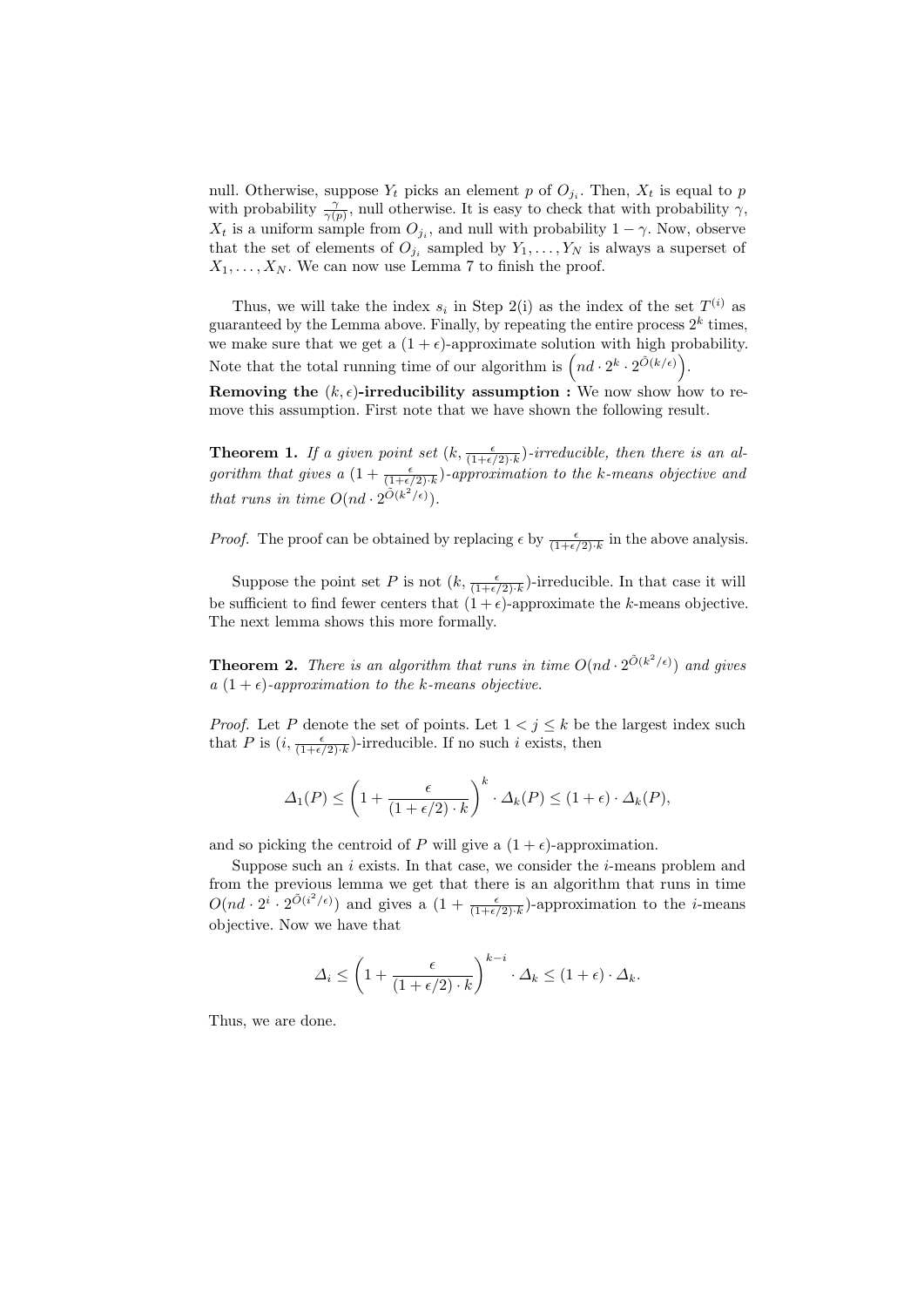#### 4 Other Distance Measures

In the previous sections, we looked at the  $k$ -means problem where the dissimilarity or distance measure was the square of Euclidean distance. There are numerous practical clustering problem instances where the dissimilarity measure is not a function of the Euclidean distance. In many cases, the points are not generated from a metric space. In these cases, it makes sense to talk about the general k-median problem that can be defined as follows:

Definition 3 ( $k$ -median with respect to a dissimilarity measure). Given a set of n objects  $P \subseteq \mathcal{X}$  and a dissimilarity measure  $D : \mathcal{X} \times \mathcal{X} \to \mathbb{R}_{\geq 0}$ , find a subset  $C$  of k objects (called medians) such that the following objective function is minimized:

$$
\Delta(P, C) = \sum_{p \in P} \min_{c \in C} D(p, c)
$$

In this section, we will show that our algorithm and analysis can be easily generalized and extended to dissimilarity measures that satisfy some simple properties. We will look at some interesting examples. Due to lack of space, we just give our main results for this section. The entire discussion could be found in the Appendix.

Theorem 3 (k-median w.r.t. Mahalanobis distance). Let  $0 < \epsilon \leq 1/2$ . There is an algorithm that runs in time  $O(nd \cdot 2^{\tilde{O}(k^2/\epsilon)})$  and gives a  $(1 + \epsilon)$ approximation to the k-median objective function w.r.t. Mahalanobis distances for any point set  $P \in \mathbb{R}^d, |P| = n$ .

Theorem 4 (k-median w.r.t.  $\mu$ -similar Bregman divergences). Let  $0 <$  $\mu \leq 1$  and  $0 < \epsilon \leq 1/2$ . There is an algorithm that runs in time  $O\left(nd \cdot 2^{\tilde{O}\left(\frac{k^2}{\mu \cdot \epsilon}\right)}\right)$ and gives a  $(1 + \epsilon)$ -approximation to the k-median objective function w.r.t.  $\mu$ similar Bregman divergence for any point set  $P \in \mathbb{R}^d$ ,  $|P| = n$ .

## References

- 1. Marcel R. Ackermann. Algorithms for the Bregman k-Median Problem. PhD thesis, 2010.
- 2. Marcel R. Ackermann and Johannes Blömer. Coresets and approximate clustering for bregman divergences. In ACM SIAM Symposium on Discrete Algorithms, pages 1088–1097, 2009.
- 3. Marcel R. Ackermann, Johannes Blömer, and Christian Sohler. Clustering for metric and nonmetric distance measures. ACM Trans. Algorithms, 6:59:1-59:26, September 2010.
- 4. Ankit Aggarwal, Amit Deshpande, and Ravi Kannan. Adaptive sampling for k-means clustering. In APPROX-RANDOM, pages 15–28, 2009.
- 5. Nir Ailon, Ragesh Jaiswal, and Claire Monteleoni. Streaming k-means approximation. In Advances in Neural Information Processing Systems 22, pages 10–18. 2009.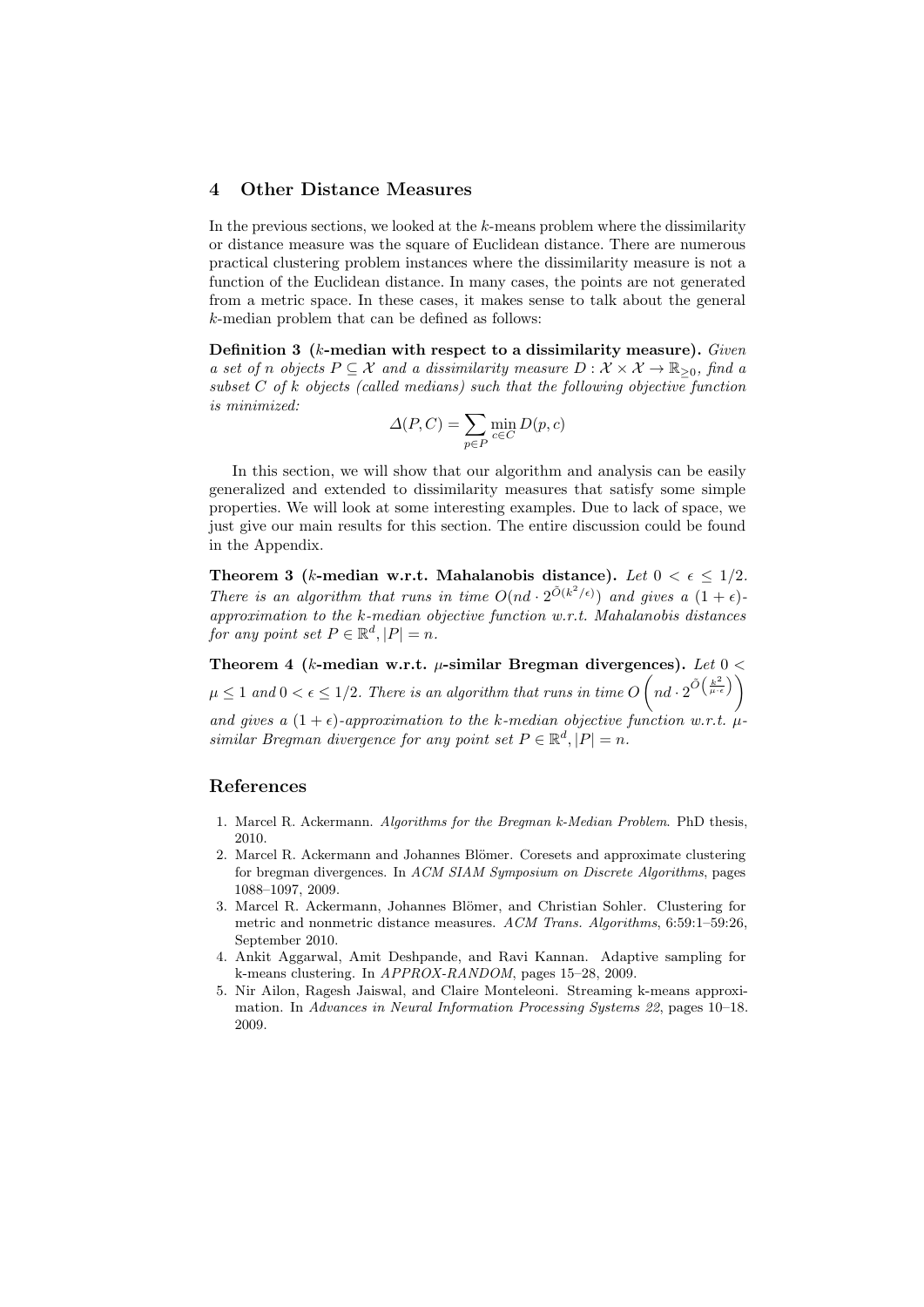- 6. David Arthur and Sergei Vassilvitskii. How slow is the k-means method? In Proc. 22nd Annual Symposium on Computational Geometry, pages 144–153, 2006.
- 7. David Arthur and Sergei Vassilvitskii. k-means++: the advantages of careful seeding. In ACM-SIAM Symposium on Discrete Algorithms, pages 1027-1035, 2007.
- 8. Pranjal Awasthi, Avrim Blum, and Or Sheffet. Stability yields a ptas for k-median and k-means clustering. In FOCS, pages 309–318, 2010.
- 9. Mihai Badoiu, Sariel Har-Peled, and Piotr Indyk. Approximate clustering via core-sets. In STOC, pages 250–257, 2002.
- 10. Arindam Banerjee, Srujana Merugu, Inderjit S. Dhillon, and Joydeep Ghosh. Clustering with bregman divergences. J. Mach. Learn. Res., 6:1705–1749, December 2005.
- 11. A. Broder, S. Glassman, M. Manasse, and G. Zweig. Syntactic clustering of the web.
- 12. Ke Chen. On k-median clustering in high dimensions. In SODA, pages 1177–1185, 2006.
- 13. Sanjoy Dasgupta. The hardness of k-means clustering. Technical Report CS2008- 0916, Department of Computer Science and Engineering, University of California San Diego, 2008.
- 14. Wenceslas Fernandez de la Vega, Marek Karpinski, Claire Kenyon, and Yuval Rabani. Approximation schemes for clustering problems. In ACM Symposium on Theory of Computing, pages 50–58, 2003.
- 15. S. Deerwester, S.T. Dumais, T.K. Landauer, G.W. Furnas, and A.R. Harshman. Indexing by latent semantic analysis. Journal of the American Society for Information Science, 1990.
- 16. C. Faloutsos, R. Barber, M. Flickner, and J. Hafner. Efficient and effective querying by image content. Journal of Intelligent Information Systems, 1994.
- 17. Dan Feldman, Morteza Monemizadeh, and Christian Sohler. A ptas for k-means clustering based on weak coresets. In Symposium on Computational Geometry, pages 11–18, 2007.
- 18. Sariel Har-Peled and Soham Mazumdar. On coresets for k-means and k-median clustering. In ACM Symposium on Theory of Computing, pages 291–300, 2004.
- 19. Sariel Har-Peled and Bardia Sadri. How fast is the k-means method? In ACM SIAM Symposium on Discrete Algorithms, pages 877–885, 2005.
- 20. M. Inaba, N. Katoh, and H. Imai. Applications of weighted voronoi diagrams and randomization to variance based k-clustering. In Proceedings of the tenth annual symposium on Computational Geometry, pages 332–339, 1994.
- 21. Amit Kumar, Yogish Sabharwal, and Sandeep Sen. Linear-time approximation schemes for clustering problems in any dimensions. J. ACM, 57(2), 2010.
- 22. S. Lloyd. Least squares quantization in PCM. IEEE Transactions on Information Theory, 28(2):129–137, 1982.
- 23. J. Matousek. On approximate geometric k-clustering. Discrete and Computational Geometry, 2000.
- 24. Rafail Ostrovsky, Yuval Rabani, Leonard J. Schulman, and Chaitanya Swamy. The effectiveness of lloyd-type methods for the k-means problem. In Proc. 47th IEEE FOCS, pages 165–176, 2006.
- 25. M.J. Swain and D.H. Ballard. Color indexing. International Journal of Computer Vision, 1991.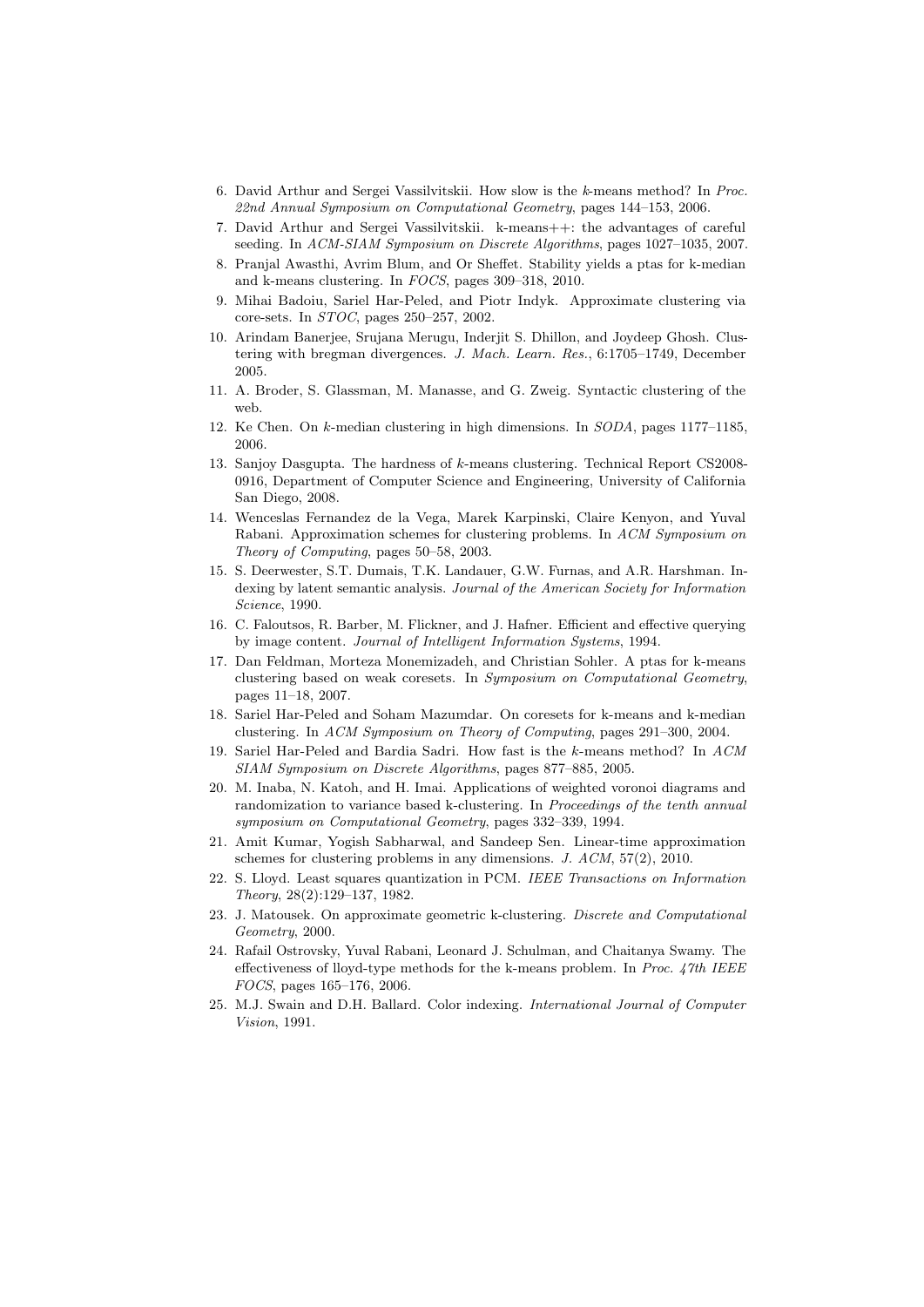#### A Other Distance Measures

In the Section 3, we looked at the k-means problem where the dissimilarity or distance measure was the square of Euclidean distance. There are numerous practical clustering problem instances where the dissimilarity measure is not a function of the Euclidean distance. In many cases, the points are not generated from a metric space. In these cases, it makes sense to talk about the general k-median problem that can be defined as follows:

Definition 4 ( $k$ -median with respect to a dissimilarity measure). Given a set of n objects  $P \subseteq \mathcal{X}$  and a dissimilarity measure  $D : \mathcal{X} \times \mathcal{X} \to \mathbb{R}_{\geq 0}$ , find a subset  $C$  of  $k$  objects (called medians) such that the following objective function is minimized:

$$
\Delta(P, C) = \sum_{p \in P} \min_{c \in C} D(p, c)
$$

In this section, we will show that our algorithm and analysis can be easily generalized and extended to dissimilarity measures that satisfy some simple properties. We will look at some interesting examples. We start by making the observation that in the entire analysis of Section 3 the only properties of the distance measure that we used were given in Lemmas 1, 2, and 3. We also used the symmetry property of the Euclidean metric implicitly. This motivates us to consider dissimilarity measures on spaces where these lemmas (or mild relaxations of these) are true. For such measures, we may replace  $d(p, q)^2$  (this is the square of the Euclidean distance) by  $D(p,q)$  in all places in Section 3 and obtain a similar result. We will now formalize these ideas.

First, we will describe a property that captures Lemma 1. This is similar to a definition by Ackermann et. al.  $[3]$  who discuss PTAS for the k-median problem with respect to metric and non-metric distance measures.

Definition 5 ((f,  $\gamma$ ,  $\delta$ )-Sampling property). Given  $0 < \gamma$ ,  $\delta < 1$  and f:  $\mathbb{R} \times \mathbb{R} \to \mathbb{R}$ , a distance measure D over space X is said to have  $(f, \gamma, \delta)$ -sampling property if the following holds: for any set  $P \subseteq \mathcal{X}$ , a uniformly random sample S of  $f(\gamma, \delta)$  points from P satisfies

$$
Pr\left[\sum_{p \in P} D(p, m(S)) \le (1 + \gamma) \cdot \Delta_1(P)\right] \ge (1 - \delta),
$$

where  $m(S) = \frac{\sum_{s \in S} s}{|S|}$  $\frac{s \in S^{S}}{|S|}$  denotes the mean of points in S.

**Definition 6 (Centroid property).** A distance measure D over space  $\mathcal{X}$  is said to satisfy the centroid property if for any subset  $P \subseteq \mathcal{X}$  and any point  $c \in \mathcal{X}$ , we have:

$$
\sum_{p \in P} D(p, c) = \Delta_1(P) + |P| \cdot D(m(P), c),
$$

where  $m(P) = \frac{\sum_{p \in P} p}{|P|}$  $\frac{p\in P|P}{|P|}$  denotes the mean of the points in P.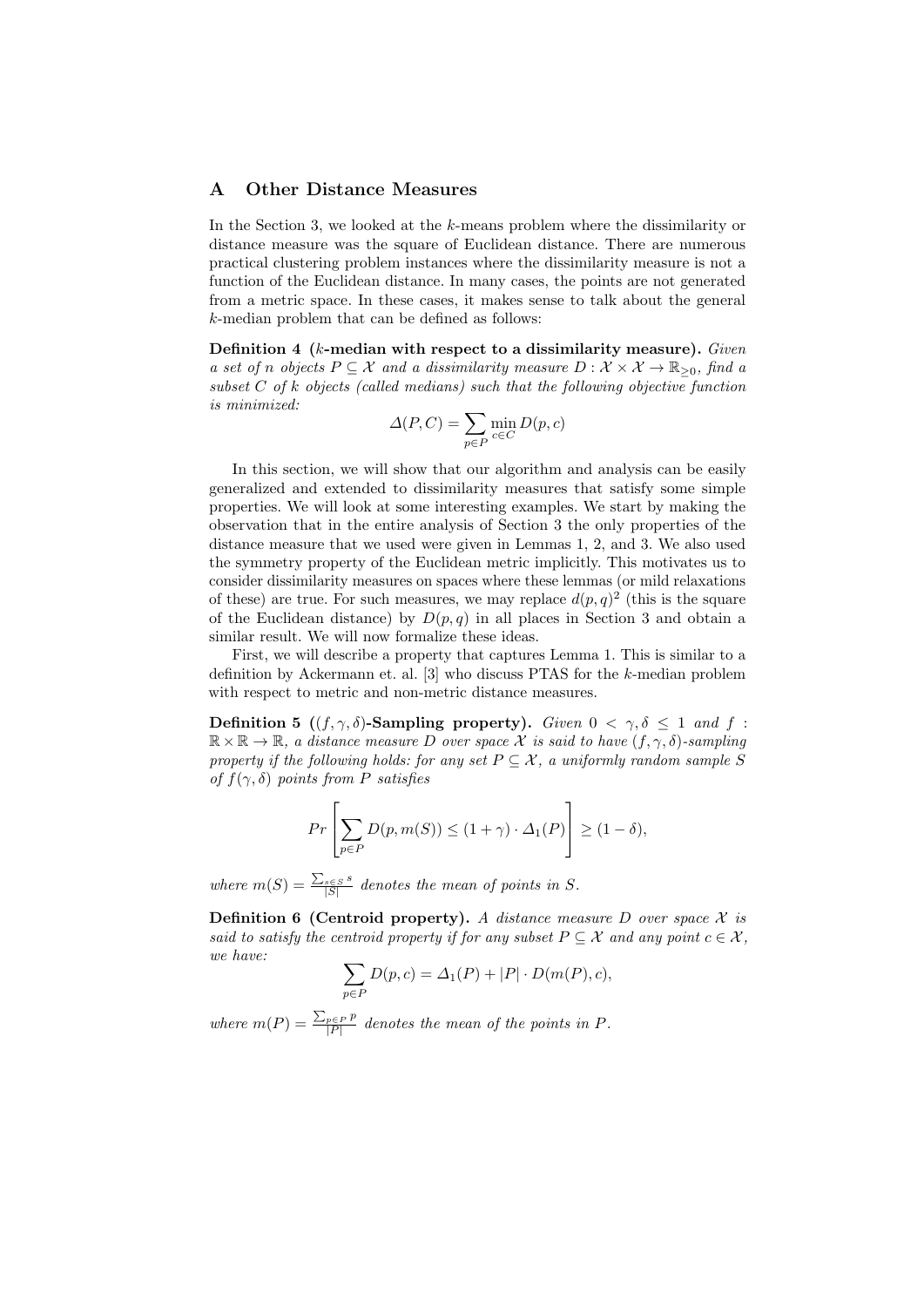Definition 7 (α-approximate triangle inequality). Given  $\alpha \geq 1$ , a distance measure D over space X is said to satisfy  $\alpha$ -approximate triangle inequality if for any three points  $p, q, r \in \mathcal{X}, D(p,q) \leq \alpha \cdot (D(p,r) + D(r,q))$ 

Definition 8 ( $\beta$ -approximate symmetry). Given  $0 < \beta \leq 1$ , a distance measure D over space X is said to satisfy  $\beta$ -symmetric property if for any pair of points  $p, q \in \mathcal{X}, \ \beta \cdot D(q, p) \leq D(p, q) \leq \frac{1}{\beta} \cdot D(q, p)$ 

The next theorem gives the generalization of our results for distance measures that satisfy the above basic properties. The proof of this theorem follows easily from the analysis in Section 3. The proof of this theorem is given in Appendix B.

**Theorem 5.** Let  $f : \mathbb{R} \times \mathbb{R} \to \mathbb{R}$ . Let  $\alpha \geq 0$ ,  $0 < \beta \leq 1$ , and  $0 < \delta < 1/2$  be constants and let  $0 < \epsilon \leq 1/2$ . Let  $\eta = \frac{2\alpha^2}{\beta^2}(1+1/\beta)$ . Let D be a distance measure over space  $X$  that  $D$  follows:

- 1.  $\beta$ -approximate symmetry property,
- 2.  $\alpha$ -approximate triangle inequality,
- 3. Centroid property, and
- 4.  $(f, \epsilon, \delta)$ -sampling property.

Then there is an algorithm that runs in time  $O(n_d \cdot 2^{\tilde{O}(k \cdot f(\epsilon/\eta k,0.2))})$  and gives a  $(1 + \epsilon)$ -approximation to the k-median objective for any point set  $P \subseteq \mathcal{X}, |P| = n$ .

The above theorem gives a characterization for when our non-uniform sampling based algorithm can be used to obtain a PTAS for a dissimilarity measure. The important question now is whether there exist interesting distance measures that satisfy the properties in the above Theorem. Next, we look at some distance measures other than squared Euclidean distance, that satisfy such properties.

#### A.1 Mahalanobis distance

Here the domain is  $\mathbb{R}^d$  and the distance is defined with respect to a positive definite matrix  $A \in \mathbb{R}^{d \times d}$ . The distance between two points  $p, q \in \mathbb{R}^d$  is given by  $D_A(p,q) = (p-q)^T \cdot A \cdot (p-q)$ . Now, we discuss the properties in Theorem 5.

- 1. (Symmetry) For any pair of points  $p, q \in \mathbb{R}^d$ , we have  $D_A(p,q) = D_A(q,p)$ . So, the β-approximate symmetry property holds for  $\beta = 1$ .
- 2. (Triangle inequality) [2] shows that  $\alpha$ -approximate triangle inequality holds for  $\alpha = 2$ .
- 3. (Centroid) The centroid property is shown to hold for Mahalanobis distance in [10].
- 4. (Sampling) [3] (see Corollary 3.7) show that Mahalanobis distance satisfy the  $(f, \gamma, \delta)$ -sampling property for  $f(\gamma, \delta) = 1/(\gamma \delta)$ .

Using the above properties and Theorem 5, we get the following result.

Theorem 6 (k-median w.r.t. Mahalanobis distance). Let  $0 < \epsilon < 1/2$ . There is an algorithm that runs in time  $O(nd \cdot 2^{\tilde{O}(k^2/\epsilon)})$  and gives a  $(1+\epsilon)$ approximation to the k-median objective function w.r.t. Mahalanobis distances for any point set  $P \in \mathbb{R}^d, |P| = n$ .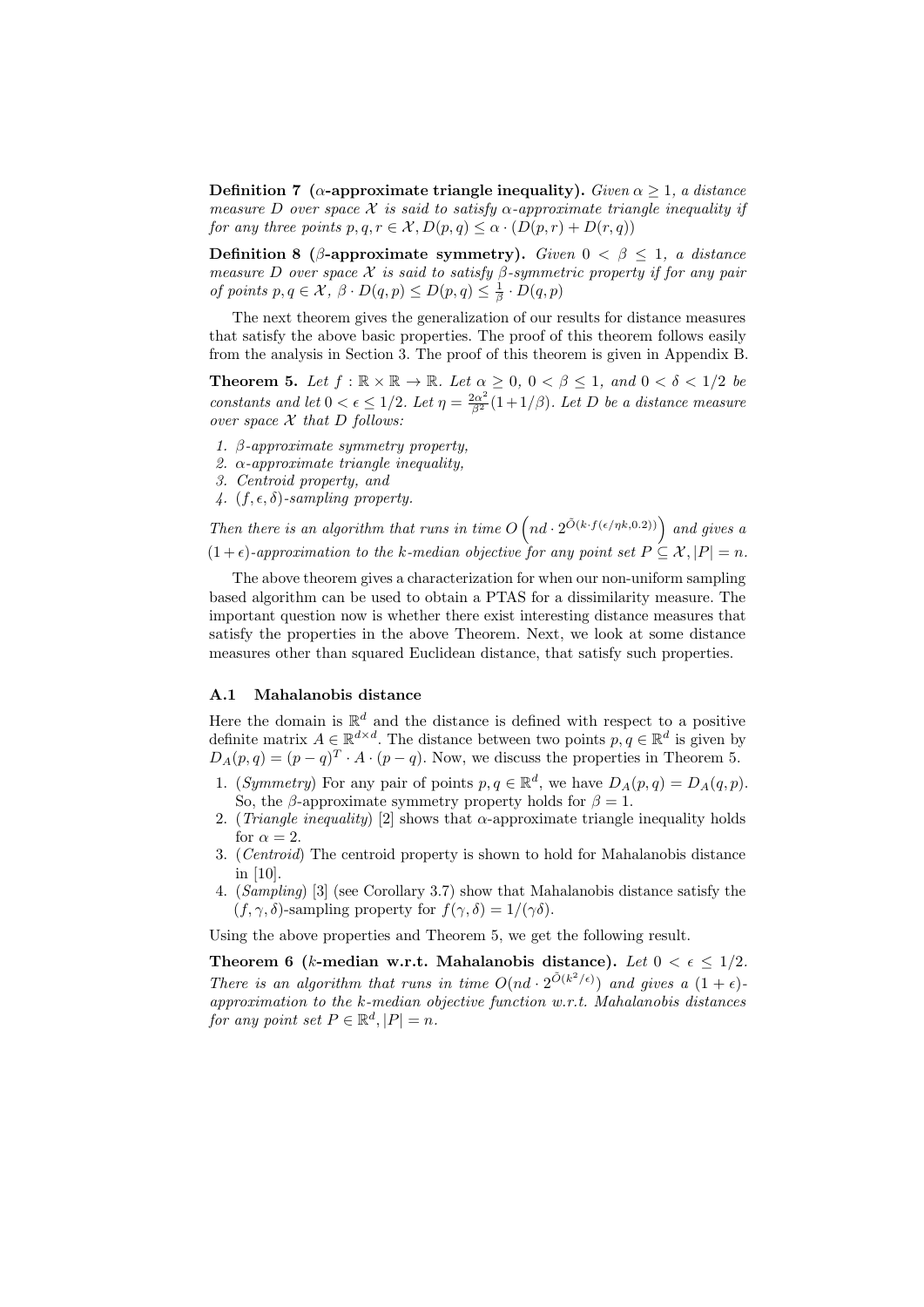#### A.2  $\mu$ -similar Bregman divergence

We start by defining Bregman divergence and then discuss the required properties.

Definition 9 (Bregman Divergence). Let  $\phi: X \to \mathbb{R}^d$  be a continuouslydifferentiable real-valued and strictly convex function defined on a closed convex set X. The Bregman distance associated with  $\phi$  for points  $p, q \in X$  is:

$$
D_{\phi}(p,q) = \phi(p) - \phi(q) - \Delta\phi(q)^{T}(p-q)
$$

Where  $\Delta\phi(q)$  denotes the gradient of  $\phi$  at point q

Intuitively this can be thought of as the difference between the value of  $\phi$ at point p and the value of the first-order Taylor expansion of  $\phi$  around point q evaluated at point p. Bregman divergence includes the following popular distance measures:

- Euclidean distance.  $D_{\phi}(p,q) = ||p-q||^2$ . Here  $\phi(x) = ||x||^2$ .
- Kullback-Leibler divergence.  $D_{\phi}(p,q) = \sum_{i} p_i \cdot \ln \frac{p_i}{q_i} \sum_{i} (p_i q_i)$ . Here  $D_{\phi}(x) = \sum_{i} x_i \cdot \ln x_i - x_i.$
- Itakura-Saito divergence.  $D_{\phi}(p,q) = \sum_i \left( \ln \frac{p_i}{q_i} \ln \frac{q_i}{p_i} 1 \right)$ . Here  $\phi(x) =$  $-\sum_i \ln x_i$ .
- Mahalanobis distance. For a symmetric positive definite matrix  $U \in \mathbb{R}^{d \times d}$ , the Mahalanobis distance is defined as:  $D_U(p,q) = (p-q)^T U(p-q)$ . Here  $\phi_U(x) = x^T U x.$

Bregman divergences have been shown to satisfy the Centroid property by Banerjee et. al. [10]. All Bregman divergences do not necessarily satisfy the symmetry property or the triangle inequality. So, we cannot hope to use our results for the class of all Bregman divergences. On the other hand, some of the Bregman divergences that are used in practice satisfy a property called  $\mu$ -similarity (see [1] for an overview of such Bregman divergences). Next, we give the definition of  $\mu$ -similarity.

Definition 10 ( $\mu$ -similar Bregman divergence). A Bregman divergence  $D_{\phi}$ on domain  $X \subseteq \mathbb{R}^d$  is called  $\mu$ -similar for constant  $0 < \mu \leq 1$ , if there exists a symmetric positive definite matrix  $U$  such that for Mahalanobis distance  $D_U$  and for each  $p, q \in \mathbb{X}$  we have:

$$
\mu \cdot D_U(p,q) \le D_{\phi}(p,q) \le D_U(p,q). \tag{5}
$$

Now, a  $\mu$ -similar Bregman divergence can easily be shown to satisfy approximate symmetry and triangle inequality properties. This is formalized in the following simple lemma. The proof of this lemma is given in the Appendix C.

**Lemma 9.** Let  $0 < \mu < 1$ . Any  $\mu$ -similar Bregman divergence satisfies the  $\mu$ -approximate symmetry property and  $(2/\mu)$ -approximate triangle inequality.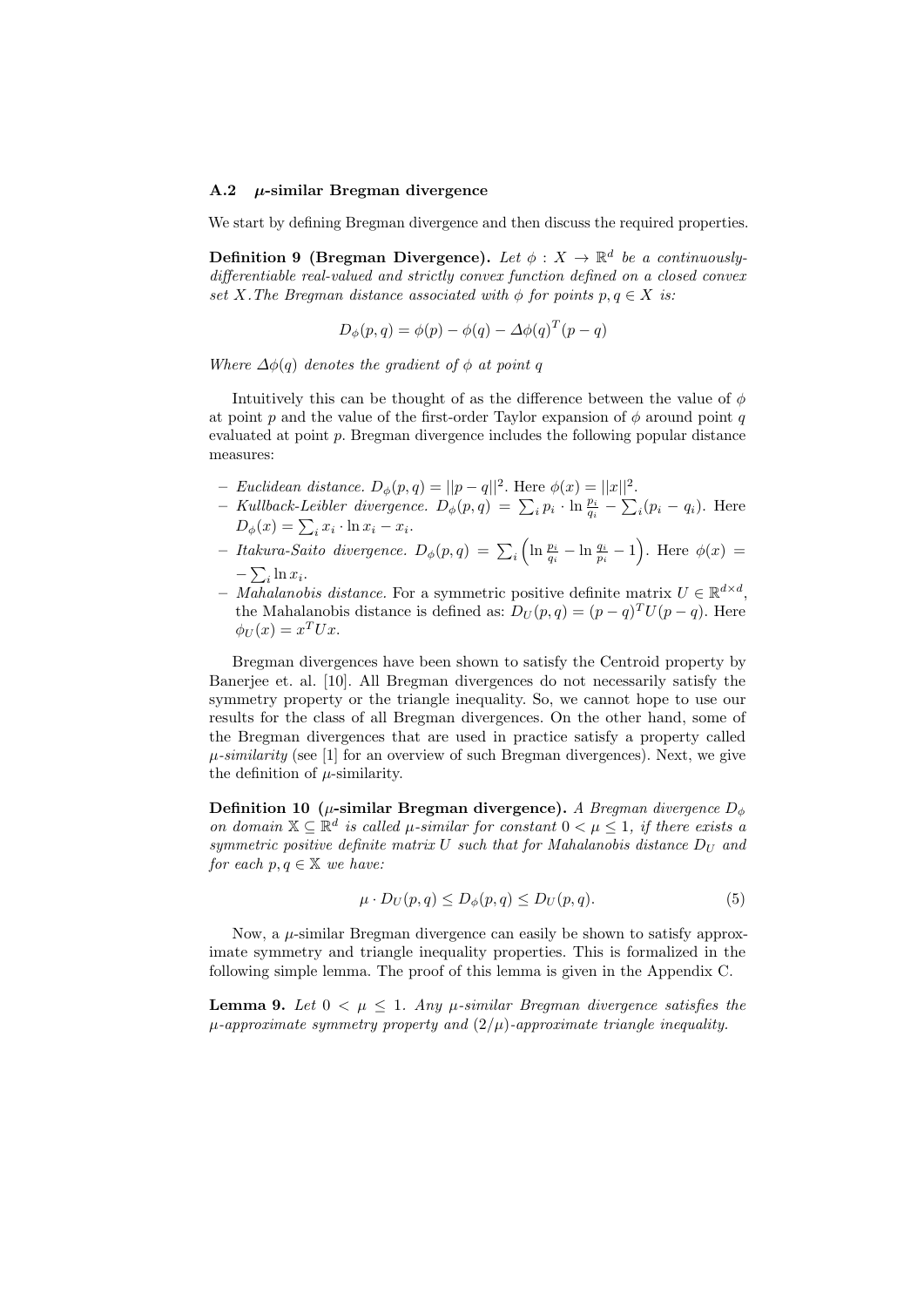Finally, we use the sampling property from Ackermann et. al. [3] who show that any  $\mu$ -similar Bregman divergence satisfy the  $(f, \gamma, \delta)$ -sampling property for  $f(\gamma,\delta) = \frac{1}{\mu\gamma\delta}.$ 

Using all the results mentioned above we get the following Theorem for  $\mu$ -similar Bregman divergences.

Theorem 7 (k-median w.r.t.  $\mu$ -similar Bregman divergences). Let  $0 <$  $\mu \leq 1$  and  $0 < \epsilon \leq 1/2$ . There is an algorithm that runs in time  $O\left(nd \cdot 2^{\tilde{O}\left(\frac{k^2}{\mu \cdot \epsilon}\right)}\right)$ and gives a  $(1 + \epsilon)$ -approximation to the k-median objective function w.r.t.  $\mu$ similar Bregman divergence for any point set  $P \in \mathbb{R}^d, |P| = n$ .

# B Proof of Theorem 5

Here we give a proof of Theorem 5. For the proof, we repeat the analysis in Section 3 almost word-by-word. One the main things we will be doing here is replacing all instances of  $d(p,q)^2$  in Section 3 with  $D(p,q)$ . So, this section will look very similar to Section 3. First we will restate Theorem 5.

Theorem 8 (Restatement of Theorem 5). Let  $f : \mathbb{R} \times \mathbb{R} \to \mathbb{R}$ . Let  $\alpha \geq 0$ ,  $0 < \beta \leq 1$ , and  $0 < \delta < 1/2$  be constants and let  $0 < \epsilon \leq 1/2$ . Let  $\eta =$  $\frac{2\alpha^2}{\beta^2}(1+1/\beta)$ . Let D be a distance measure over space X that D follows:

- 1.  $\beta$ -approximate symmetry property,
- 2.  $\alpha$ -approximate triangle inequality,
- 3. Centroid property, and
- 4.  $(f, \epsilon, \delta)$ -sampling property.

Then there is an algorithm that runs in time  $O(n_d \cdot 2^{\tilde{O}(k \cdot f(\epsilon/\eta k,0.2))})$  and gives a  $(1 + \epsilon)$ -approximation to the k-median objective for any point set  $P \subseteq \mathcal{X}, |P| = n$ .

We will first assume that the instance is  $(k, \epsilon)$ -irreducible for a suitably small parameter  $\epsilon$ . We shall then get rid of this assumption later as we did in Section 3. The algorithm remains the same and is described in Figure 2.

We develop some notation first. For the rest of the analysis, we will fix a tuple  $(s_1, \ldots, s_k)$  – this will be the "desired tuple", i.e., the one for which we can show that the set  $C$  gives a good solution. As our analysis proceeds, we will argue what properties this tuple should have. Let  $C^{(i)}$  be the set C at the beginning of the *i*<sup>th</sup> iteration of Step 2(b). To begin with  $C^{(0)}$  is empty. Let  $S^{(i)}$  be the set S sampled during the *i*<sup>th</sup> iteration of Step 2(b), and  $T^{(i)}$  be the corresponding set T (which is the  $s_i^{th}$  subset of  $S^{(i)}$ ).

Let  $O_1, \ldots, O_k$  be the optimal clusters, and  $c_1, \ldots, c_k$  denote the respective optimal cluster centers. Further, let  $m_i$  denote  $|O_i|$ , and wlog assume that  $m_1 \geq \ldots \geq m_k$ . Let  $r_i$  denote the average cost paid by a point in  $O_i$ , i.e.,

$$
r_i = \frac{\sum_{p \in O_i} D(p, c_i)}{m_i}.
$$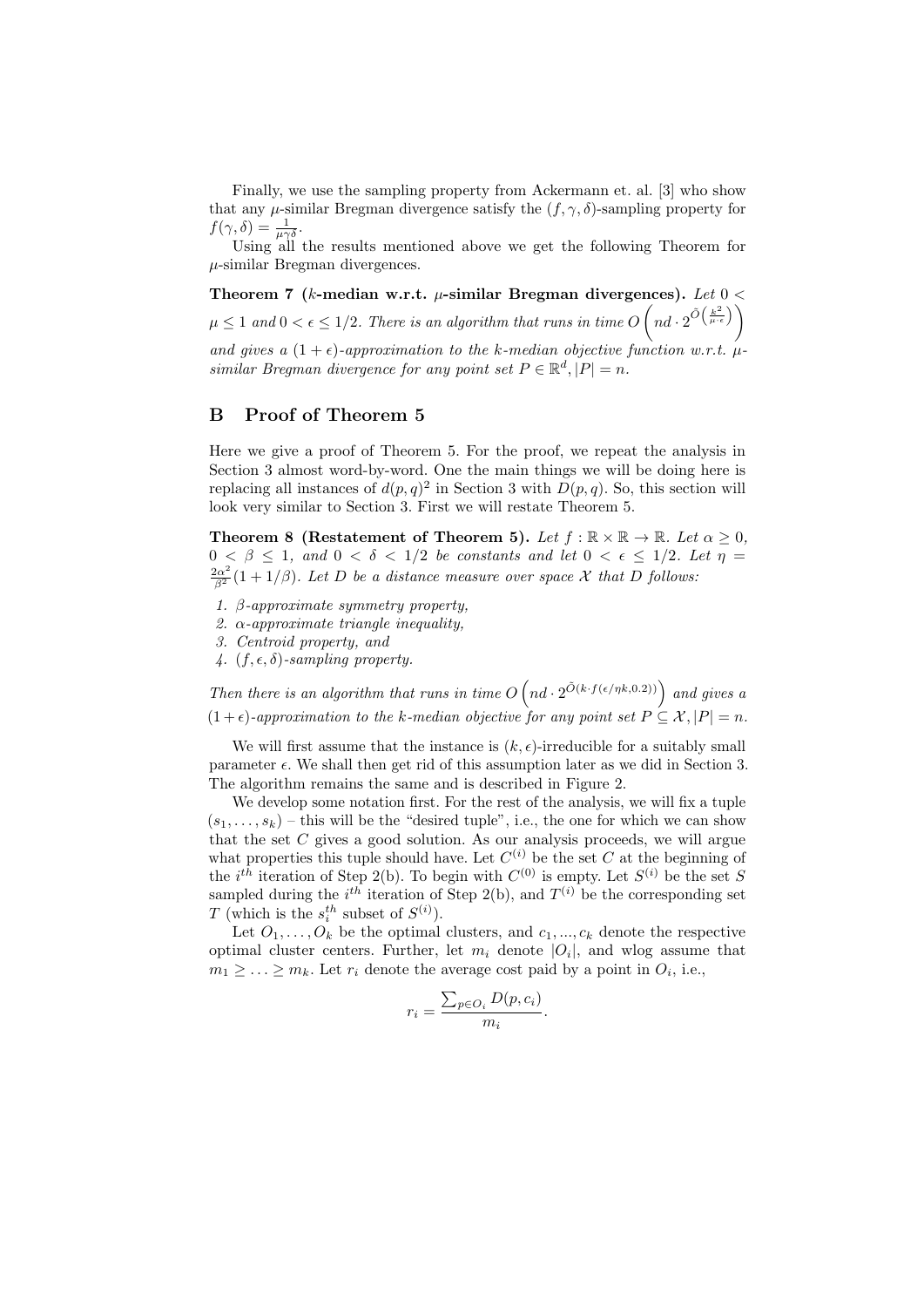Find-k-median(P) Let  $\eta = \frac{2\alpha^2}{\beta^2} (1 + 1/\beta), N = \frac{(24\eta\alpha\beta k) \cdot f(\epsilon/\eta, 0.2)}{\epsilon^2}, M = f(\epsilon/\eta, 0.2), \text{ and } P = {N \choose M}$ 1. **Repeat**  $2^k$  times and output the the set of centers C that give least cost 2. **Repeat** for all k-tuples  $(s_1, ..., s_k) \in [P] \times [P] \times ... \times [P]$  and pick the set of centers C that gives least cost (a)  $C \leftarrow \{\}$ (b) For  $i \leftarrow 1$  to k Sample a set S of N points with  $D^2$ -sampling (w.r.t. centers C) Let T be the  $s_i^{th}$  subset of S.<sup>*a*</sup>  $C \leftarrow C \cup \{m(T)\}\text{.}$ <sup>b</sup>  $\alpha$  For a set of size N we consider an arbitrary ordering of the subsets of size M of this set.  $\frac{b}{m(T)}$  denote the centroid of the points in T.

Fig. 2. The algorithm that gives  $(1 + \epsilon)$ -approximation for any  $(k, \epsilon)$ -irreducible data set. Note that the inner loop is executed at most  $2^k \cdot {(\binom{N}{M})}^k \sim 2^k \cdot 2^{\tilde{O}(k \cdot f(\epsilon/\eta, 0.2))}$  times.

First, we show that any two optimal centers are far enough.

**Lemma 10.** For any  $1 \leq i < j \leq k$ ,

$$
D(c_j, c_i) \ge \epsilon \cdot (r_i + r_j).
$$

*Proof.* Since  $i < j$ , we have  $m_i \geq m_j$ . For the sake of contradiction assume  $D(c_j, c_i) < \epsilon \cdot (r_i + r_j)$ . Then we have,

$$
\Delta(O_i \cup O_j, \{c_i\}) = m_i \cdot r_i + m_j \cdot r_j + m_j \cdot D(c_j, c_i) \quad \text{(using Centroid property)}
$$
  

$$
< m_i \cdot r_i + m_j \cdot r_j + m_j \cdot \epsilon \cdot (r_i + r_j)
$$
  

$$
\leq (1 + \epsilon) \cdot m_i \cdot r_i + (1 + \epsilon) \cdot m_j \cdot r_j \quad \text{(since } m_i \geq m_j)
$$
  

$$
\leq (1 + \epsilon) \cdot \Delta(O_i \cup O_j, \{c_i, c_j\})
$$

This implies that the centers  $\{c_1, ..., c_k\} \setminus \{c_i\}$  give a  $(1 + \epsilon)$ -approximation to the k-median objective. This contradicts the assumption that P is  $(\epsilon, k)$ -irreducible.

The above lemma gives the following Corollary that we will use in the rest of the proof.

**Corollary 2.** For any  $i \neq j$ ,  $D(c_i, c_j) \geq (\beta \epsilon) \cdot (r_i + r_j)$ .

*Proof.* If  $i > j$ , then we have  $D(c_i, c_j) \geq \epsilon \cdot (r_i + r_j)$  from the above lemma and hence  $D(c_i, c_j) \geq (\beta \epsilon) \cdot (r_i + r_j)$ . In case  $i < j$ , then the above lemma gives  $D(c_i, c_i) \geq \epsilon \cdot (r_i + r_i)$ . Using  $\beta$ -approximate symmetry property we get the statement of the corollary.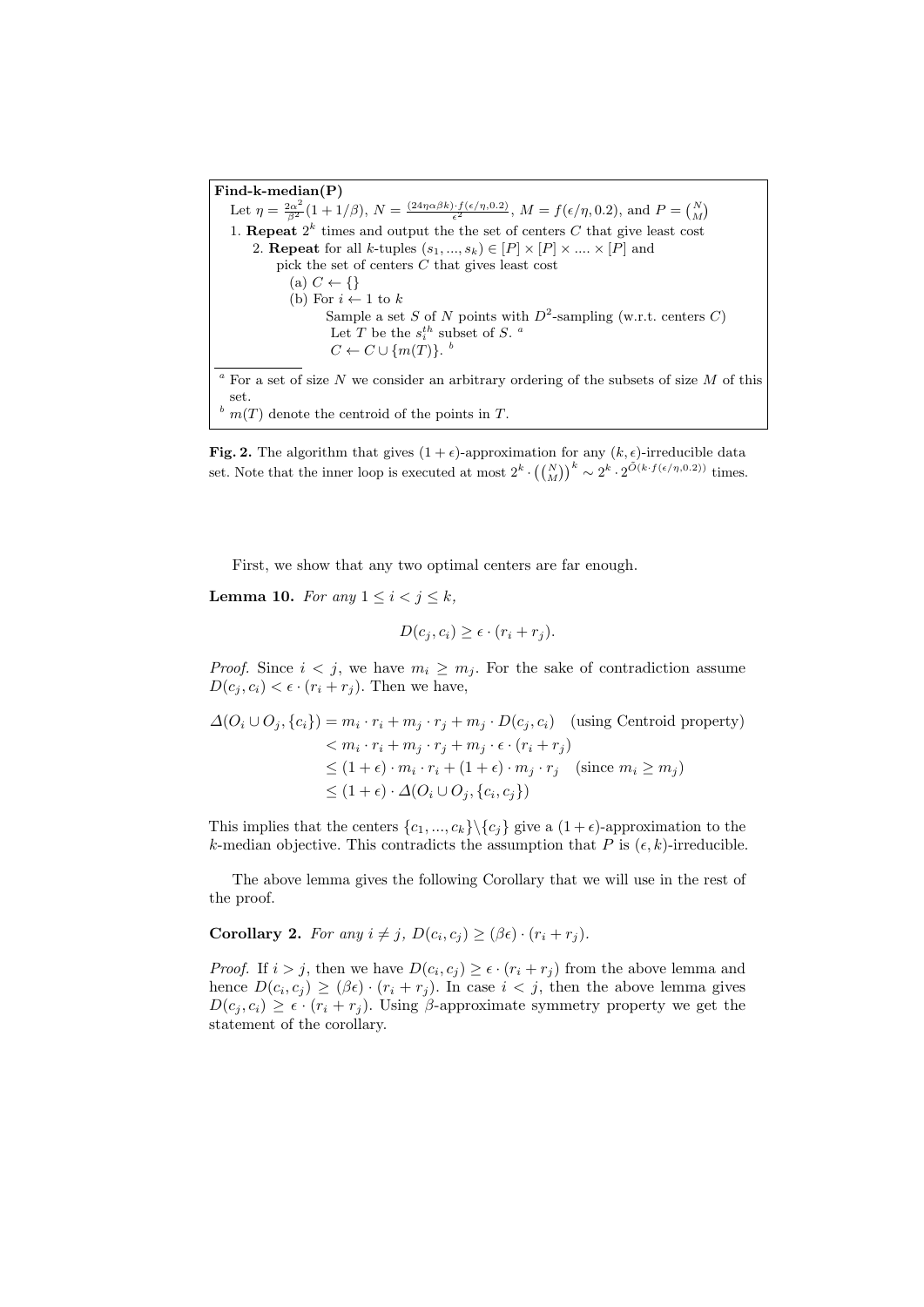We give an outline of the proof. Suppose in the first  $(i - 1)$  iterations, we have found centers which are close to the centers of some  $(i - 1)$  clusters in the optimal solution. Conditioned on this fact, we show that in the next iteration, we are likely to sample enough number of points from one of the remaining clusters (c.f. Corollary 3). Further, we show that the samples from this new cluster are close to uniform distribution (c.f. Lemma 12). Since such a sample does not come from exactly uniform distribution, we cannot use the  $(f, \gamma, \delta)$ -sampling property directly. In fact, dealing with the slight non-uniformity turns out to be non-trivial  $(c.f.$  Lemmas 13 and 14).

We now show that the following invariant will hold for all iterations : let  $C^{(i-1)}$  consist of centers  $c'_1, \ldots, c'_{i-1}$  (added in this order). Then, with probability at least  $\frac{1}{2^i}$ , there exist distinct indices  $j_1, \ldots, j_{i-1}$  such that for all  $l = 1, \ldots, i-1$ ,

$$
\Delta(O_{j_l}, c'_l) \le (1 + \epsilon/\eta) \cdot \Delta(O_{j_l}, c_{j_l}) \tag{6}
$$

Where  $\eta$  is a fixed constant that depends on  $\alpha$  and  $\beta$ . With foresight, we fix the value of  $\eta = \frac{2\alpha^2}{\beta^2} \cdot (1 + 1/\beta)$ . Suppose this invariant holds for  $C^{(i-1)}$  (the base case is easy since  $C^{(0)}$  is empty). We now show that this invariant holds for  $C^{(i)}$ as well. In other words, we just show that in the  $i<sup>th</sup>$  iteration, with probability at least  $1/2$ , the algorithm finds a center  $c_i'$  such that

$$
\varDelta(O_{j_i},c_i')\leq (1+\epsilon/\eta)\cdot \varDelta(O_{j_i},c_{j_i}),
$$

where  $j_i$  is an index distinct from  $\{j_1, \ldots, j_{i-1}\}$ . This will basically show that at the end of the last iteration, we will have k centers that give a  $(1+\epsilon)$ -approximation with probability at least  $2^{-k}$ .

We now show that the invariant holds for  $C^{(i)}$ . We use the notation developed above for  $C^{(i-1)}$ . Let I denote the set of indices  $\{j_1, \ldots, j_{i-1}\}$ . Now let  $j_i$  be the index  $j \notin I$  for which  $\Delta(O_i, C^{(i-1)})$  is maximum. Intuitively, conditioned on sampling from clusters in  $O_i, \dots, O_k$  using  $D^2$ -sampling, it is likely that enough points from  $O_i$  will be sampled. The next lemma shows that there is good chance that elements from the sets  $O_i$  for  $j \notin I$  will be sampled.

Lemma 11.

$$
\frac{\sum_{l \notin I} \Delta(O_l, C^{(i-1)})}{\sum_{l=1}^k \Delta(O_l, C^{(i-1)})} \ge \epsilon/2.
$$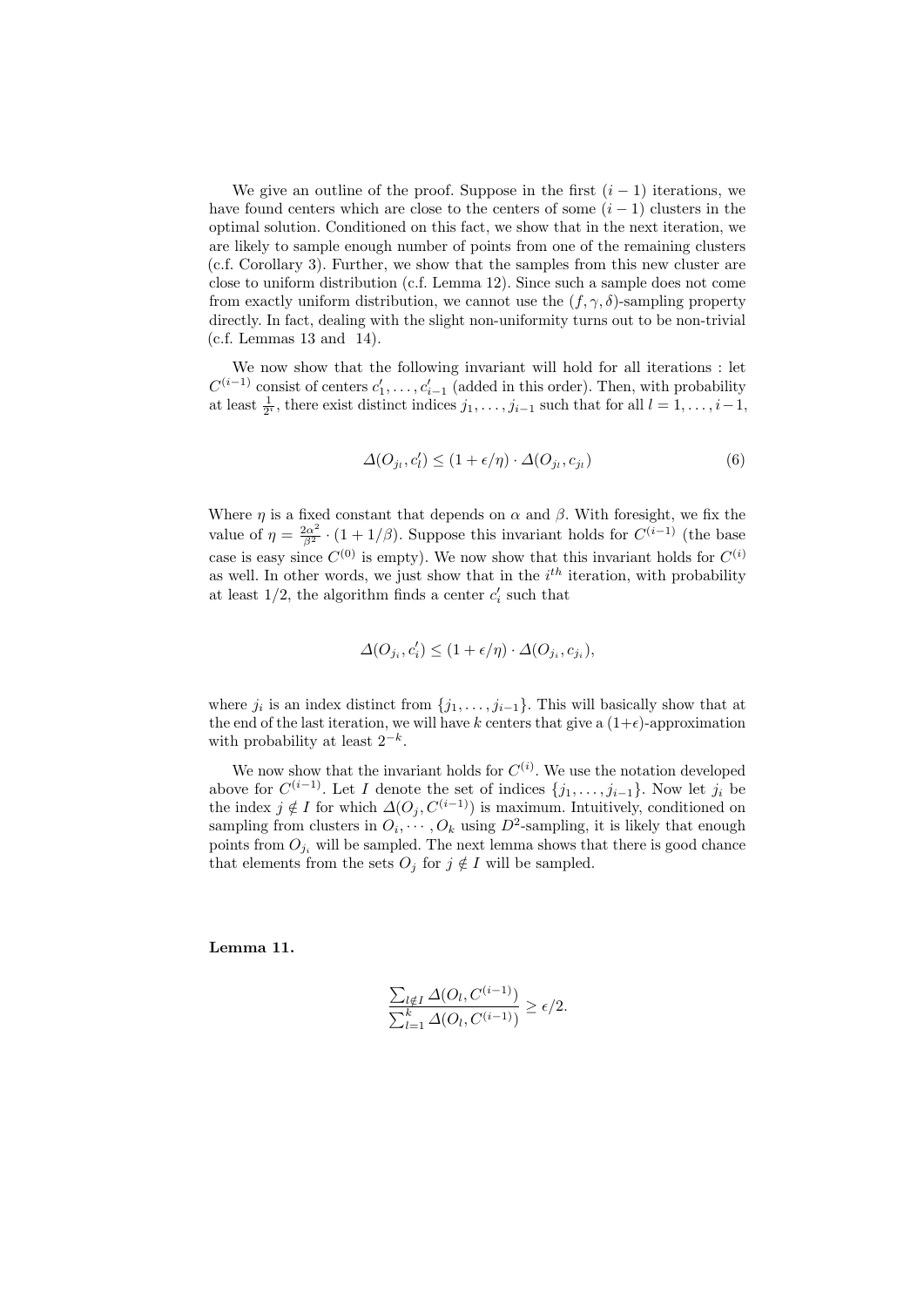Proof. Suppose, for the sake of contradiction, the above statement does not hold. Then,

$$
\Delta(P, C^{(i-1)}) = \sum_{l \in I} \Delta(O_l, C^{(i-1)}) + \sum_{l \notin I} \Delta(O_l, C^{(i-1)})
$$
  
\n
$$
< \sum_{l \in I} \Delta(O_l, C^{(i-1)}) + \frac{\epsilon/2}{1 - \epsilon/2} \cdot \sum_{l \in I} \Delta(O_l, C^{(i-1)}) \quad \text{(by our assumption)}
$$
  
\n
$$
= \frac{1}{1 - \epsilon/2} \cdot \sum_{l \in I} \Delta(O_l, C^{(i-1)})
$$
  
\n
$$
\leq \frac{1 + \epsilon/\eta}{1 - \epsilon/2} \cdot \sum_{l \in I} \Delta_1(O_l) \quad \text{(using the invariant for } C^{(i-1)})
$$
  
\n
$$
\leq (1 + \epsilon) \cdot \sum_{l \in I} \Delta_1(O_l) \quad \text{(using } \eta = (2\alpha^2/\beta^2) \cdot (1 + 1/\beta) \geq 4)
$$
  
\n
$$
\leq (1 + \epsilon) \cdot \sum_{l \in [k]} \Delta_1(O_l)
$$

But this contradicts the fact that P is  $(k, \epsilon)$ -irreducible.

We get the following corollary easily.

### Corollary 3.

$$
\frac{\Delta(O_{j_i}, C^{(i-1)})}{\sum_{l=1}^k \Delta(O_l, C^{(i-1)})} \ge \frac{\epsilon}{2k}.
$$

The above Lemma and its Corollary say that with probability at least  $\frac{\epsilon}{2k}$ , points in the set  $O_{j_i}$  will be sampled. However the points within  $O_{j_i}$  are not sampled uniformly. Some points in  $O_{j_i}$  might be sampled with higher probability than other points. In the next lemma, we show that each point will be sampled with certain minimum probability.

**Lemma 12.** For any  $l \notin I$  and any point  $p \in O_l$ ,

$$
\frac{D(p, C^{(i-1)})}{\Delta(O_l, C^{(i-1)})} \ge \frac{1}{m_l} \cdot \frac{\epsilon}{3\alpha\beta\eta}.
$$

*Proof.* Fix a point  $p \in O_l$ . Let  $j_t \in I$  be the index such that p is closest to  $c'_t$ among all centers in  $C^{(i-1)}$ . We have

$$
\Delta(O_l, C^{(i-1)}) \le m_l \cdot r_l + m_l \cdot D(c_l, c'_t) \quad \text{(using Centroid property)}
$$
  
\n
$$
\le m_l \cdot r_l + \alpha \cdot m_l \cdot (D(c_l, c_{j_t}) + D(c_{j_t}, c'_t)) \quad \text{(Using triangle inequality)}
$$
  
\n
$$
\le m_l \cdot r_l + \alpha \cdot m_l \cdot \left(D(c_l, c_{j_t}) + \frac{\epsilon r_{j_t}}{\eta}\right), \tag{7}
$$

where the last inequality follows from the invariant condition for  $C^{(i-1)}$ . Also, we know that the following inequalities hold:

$$
\alpha \cdot (D(p, c'_t) + D(c'_t, c_{j_t})) \ge D(p, c_{j_t}) \quad \text{(from approximate triangle inequality)} \tag{8}
$$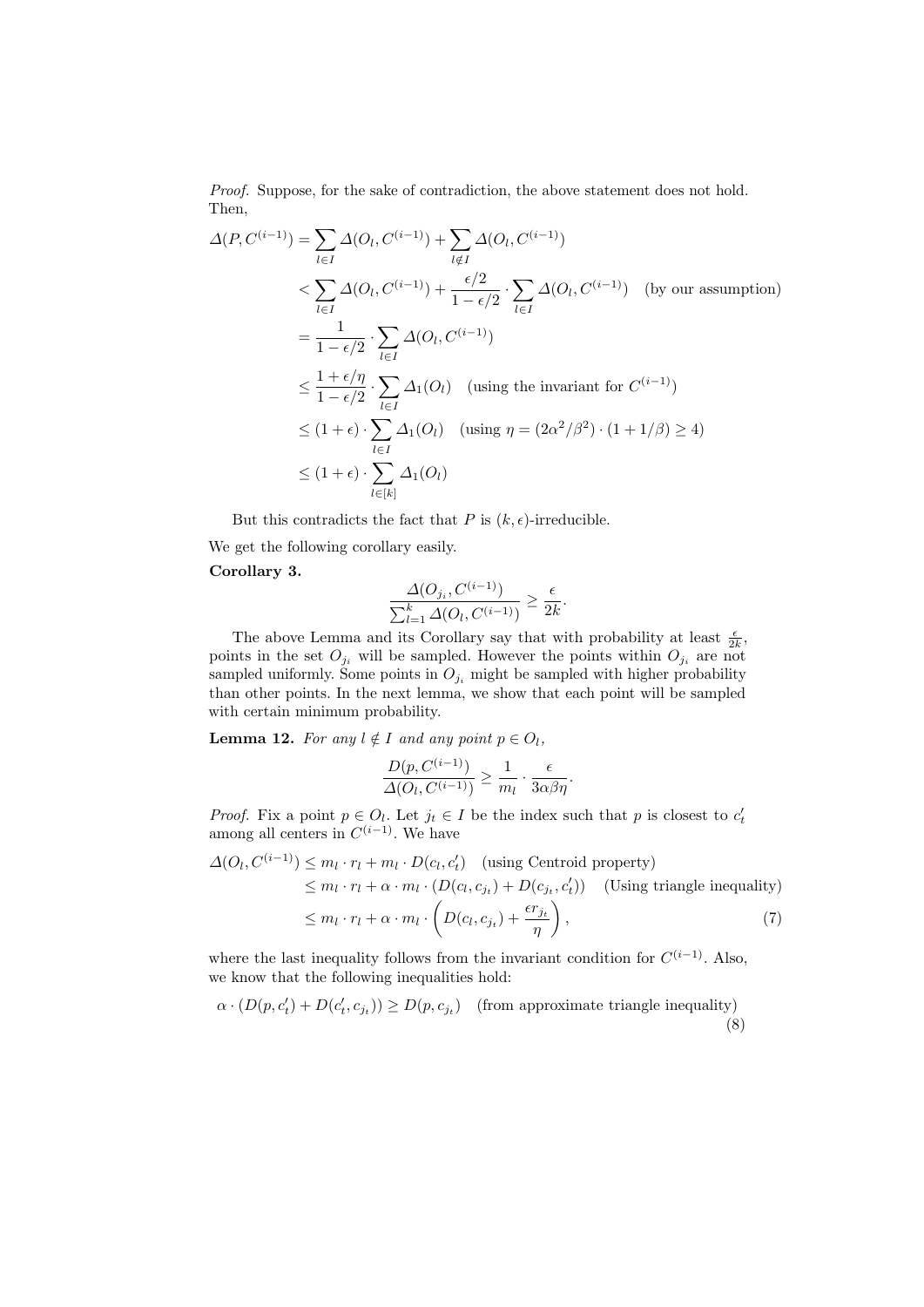$\alpha \cdot (D(c_l, p) + D(p, c_{j_t})) \ge D(c_l, c_{j_t})$  (from approximate triangle inequality) (9)

$$
D(p, c_l) \le D(p, c_{j_t}) \quad \text{(since } p \in O_l \text{)}
$$
\n
$$
(10)
$$

$$
\beta \cdot D(c_l, p) \le D(p, c_l) \le (1/\beta) \cdot D(c_l, p) \quad \text{(from approximate symmetry)} \quad (11)
$$

$$
D(c_{j_t}, c'_t) \le (\epsilon/\eta) \cdot r_{j_t} \quad \text{(from invariant condition)} \tag{12}
$$

$$
\beta \cdot D(c_{j_t}, c'_t) \le D(c'_t, c_{j_t}) \le (1/\beta) \cdot D(c_{j_t}, c'_t) \quad \text{(from approximate symmetry)}\tag{13}
$$

Inequalities  $(9)$ ,  $(10)$ , and  $(11)$  gives the following:

$$
D(p, c_{j_t}) + D(c_l, p) \ge \frac{D(c_l, c_{j_t})}{\alpha}
$$
  
\n
$$
\Rightarrow D(p, c_{j_t}) + \frac{D(p, c_l)}{\beta} \ge \frac{D(c_l, c_{j_t})}{\alpha} \quad \text{(using (11))}
$$
  
\n
$$
\Rightarrow D(p, c_{j_t}) + \frac{D(p, c_{j_t})}{\beta} \ge \frac{D(c_l, c_{j_t})}{\alpha} \quad \text{(using (10))}
$$
  
\n
$$
\Rightarrow D(p, c_{j_t}) \ge \frac{D(c_l, c_{j_t})}{\alpha(1 + 1/\beta)}
$$
\n(14)

Using (8) and (14), we get the following:

$$
D(p, c'_{t}) \ge \frac{D(c_{l}, c_{j_{t}})}{\alpha^{2}(1 + 1/\beta)} - D(c'_{t}, c_{j_{t}})
$$

Using the previous inequality and (13) we get the following:

$$
D(p, c'_t) \ge \frac{D(c_l, c_{j_t})}{\alpha^2 (1 + 1/\beta)} - \frac{D(c_{j_t}, c'_t)}{\beta}
$$
  
\n
$$
\ge \frac{D(c_l, c_{j_t})}{\alpha^2 (1 + 1/\beta)} - \frac{\epsilon}{\eta \beta} \cdot r_{j_t} \quad \text{(using the invariant for } C^{(i-1)})
$$
  
\n
$$
\ge \frac{D(c_l, c_{j_t})}{\eta \beta^2} \quad \text{(Using Corollary 2)} \tag{15}
$$

So, we get

$$
\frac{D(p, C^{(i-1)})}{\Delta(O_l, C^{(i-1)})} \ge \frac{D(c_l, c_{j_t})}{(\eta \beta^2) \cdot m_l \cdot \left(r_l + \alpha \left(D(c_l, c_{j_t}) + \frac{\epsilon r_t}{\eta}\right)\right)} \quad \text{(using (7) and (15))}
$$
\n
$$
\ge \frac{1}{(\eta \beta^2) \cdot m_l} \cdot \frac{1}{1/(\beta \epsilon) + \alpha + 1/(\eta \beta)}
$$
\n
$$
\ge \frac{\epsilon}{(3\eta \alpha \beta)} \cdot \frac{1}{m_l} \quad \text{(using Corollary 2)}
$$

Recall that  $S^{(i)}$  is the sample of size N in this iteration. We would like to show that that the invariant will hold in this iteration as well. We first prove a simple corollary of Lemma 1.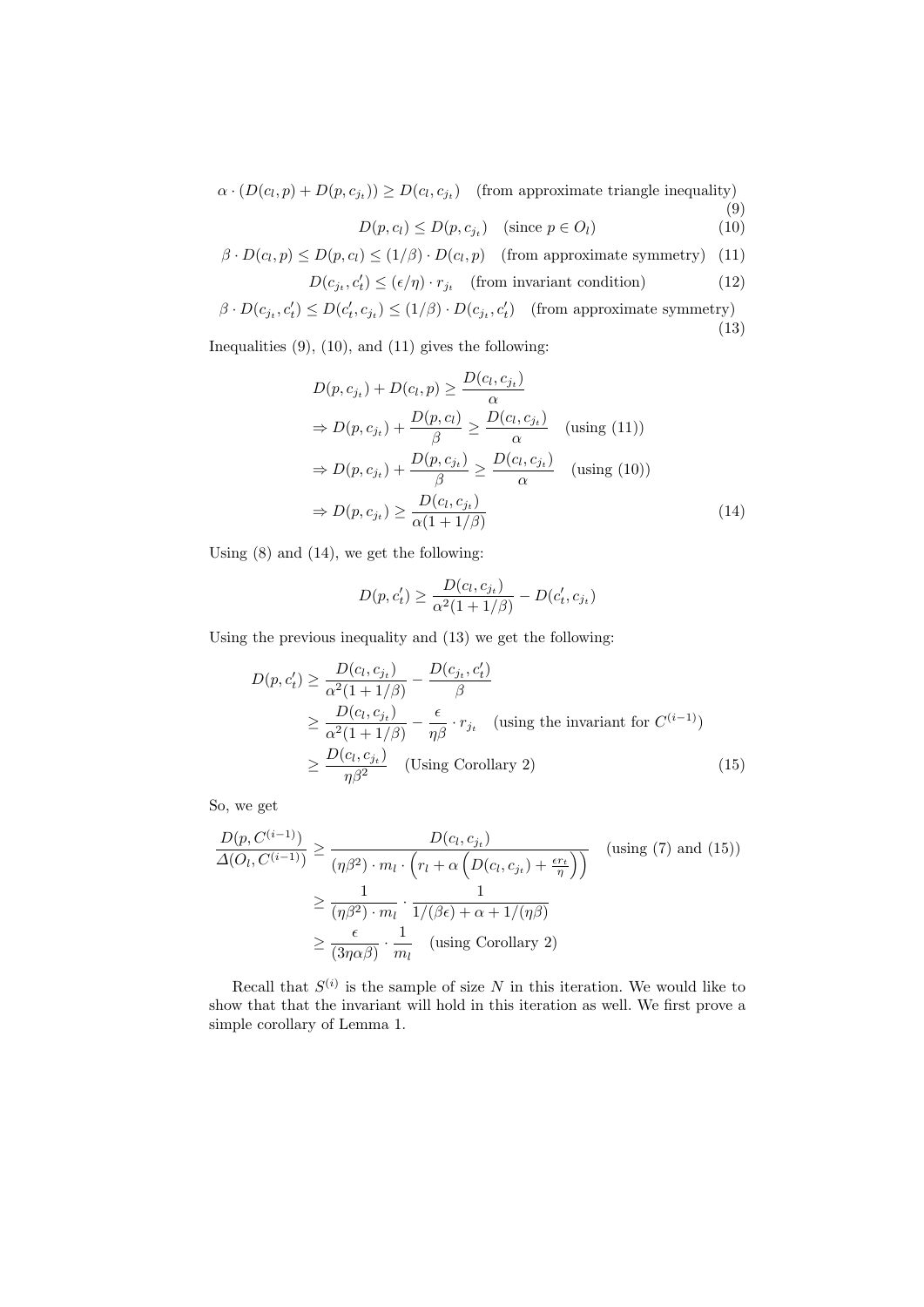**Lemma 13.** Let Q be a set of n points, and  $\gamma$  be a parameter,  $0 < \gamma < 1$ . Define a random variable X as follows: with probability  $\gamma$ , it picks an element of Q uniformly at random, and with probability  $1-\gamma$ , it does not pick any element (i.e., is null). Let  $X_1, \ldots, X_\ell$  be  $\ell$  independent copies of X, where  $\ell = \frac{4}{\gamma} \cdot f(\epsilon/\eta, 0.2)$ . Let T denote the (multi-set) of elements of Q picked by  $X_1, \ldots, X_\ell$ . Then, with probability at least 3/4, T contains a subset U of size  $f(\epsilon/\eta, 0.2)$  which satsifies

$$
\Delta(P, m(U)) \le \left(1 + \frac{\epsilon}{\eta}\right) \cdot \Delta_1(P) \tag{16}
$$

*Proof.* Define a random variable I, which is a subset of the index set  $\{1, \ldots, \ell\}$ , as follows  $I = \{t : X_t \text{ picks an element of } Q, \text{ i.e., it is not null}\}.$  Conditioned on  $I = \{t_1, \ldots, t_r\}$ , note that the random variables  $X_{t_1}, \ldots, X_{t_r}$  are independent uniform samples from Q. Thus if  $|I| \ge f(\epsilon/\eta, 0.2)$ , then sampling property wrt.  $D$  implies that with probability at least 0.8, the desired event (16) happens. But the expected value of |I| is  $4 \cdot f(\epsilon/\eta, 0.2)$ , and so,  $|I| \ge f(\epsilon/\eta, 0.2)$  with high probability, and hence, the statement in the lemma is true.

We are now ready to prove the main lemma.

**Lemma 14.** With probability at least  $1/2$ , there exists a subset  $T^{(i)}$  of  $S^{(i)}$  of size at most  $f(\epsilon/\eta, 0.2)$  such that

$$
\Delta(O_{j_i}, m(T^{(i)})) \le \left(1 + \frac{\epsilon}{\eta}\right) \cdot \Delta_1(O_{j_i}).
$$

*Proof.* Recall that  $S^{(i)}$  contains  $N = \frac{(24\eta\alpha\beta k) \cdot f(\epsilon/\eta, 0.2)}{\epsilon^2}$  $\frac{e^{i\theta} f(e/\eta,0.2)}{e^{2}}$  independent samples of P (using D<sup>2</sup>-sampling). We are interested in  $S^{(i)} \cap O_{j_i}$ . Let  $Y_1, \ldots, Y_N$  be N independent random variables defined as follows : for any  $t, 1 \le t \le N, Y_t$  picks an element of P using  $D^2$ -sampling with respect to  $C^{(i-1)}$ . If this element is not in  $O_{j_i}$ , it just discards it (i.e.,  $Y_t$  is null). Let  $\gamma$  denote  $\frac{\epsilon^2}{6\eta\alpha\beta k}$ . Corollary 3 and Lemma 12 imply that  $Y_t$  picks a particular element of  $O_{j_i}$  with probability at least  $\frac{\gamma}{m_{j_i}}$ . We would now like to apply Lemma 13 (observe that  $N = \frac{4}{\gamma} \cdot f(\epsilon/\eta, 0.2)$ ). We can do this by a simple coupling argument as follows. For a particular element  $p \in O_{j_i}$ , suppose  $Y_t$  assigns probability  $\frac{\gamma(p)}{m_{j_i}}$  to it. One way of sampling a random variable  $X_t$  as in Lemma 13 is as follows – first sample using  $Y_t$ . If  $Y_t$  is null, then  $X_t$  is also null. Otherwise, suppose  $Y_t$  picks an element p of  $O_{j_i}$ . Then  $X_t$  is equal to p with probability  $\frac{\gamma}{\gamma(p)}$ , and null otherwise. It is easy to check that with probability  $\gamma$ ,  $X_t$  is a uniform sample from  $O_{j_i}$ , and null with probability  $1 - \gamma$ . Now, observe that the set of elements of  $O_{j_i}$  sampled by  $Y_1, \ldots, Y_N$  is always a superset of  $X_1, \ldots, X_N$ . We can now use Lemma 13 to finish the proof.

Thus, we will take the index  $s_i$  in Step 2(i) as the index of the set  $T^{(i)}$  as guaranteed by the Lemma above. Finally, by repeating the entire process  $2^k$  times, we make sure that we get a  $(1 + \epsilon)$ -approximate solution with high probability. Note that the total running time of our algorithm is  $\left(nd \cdot 2^k \cdot 2^{\tilde{O}(k \cdot f(\epsilon/\eta, 0.2))}\right)$ . Removing the  $(k, \epsilon)$ -irreducibility assumption : We now show how to remove this assumption. First note that we have shown the following result.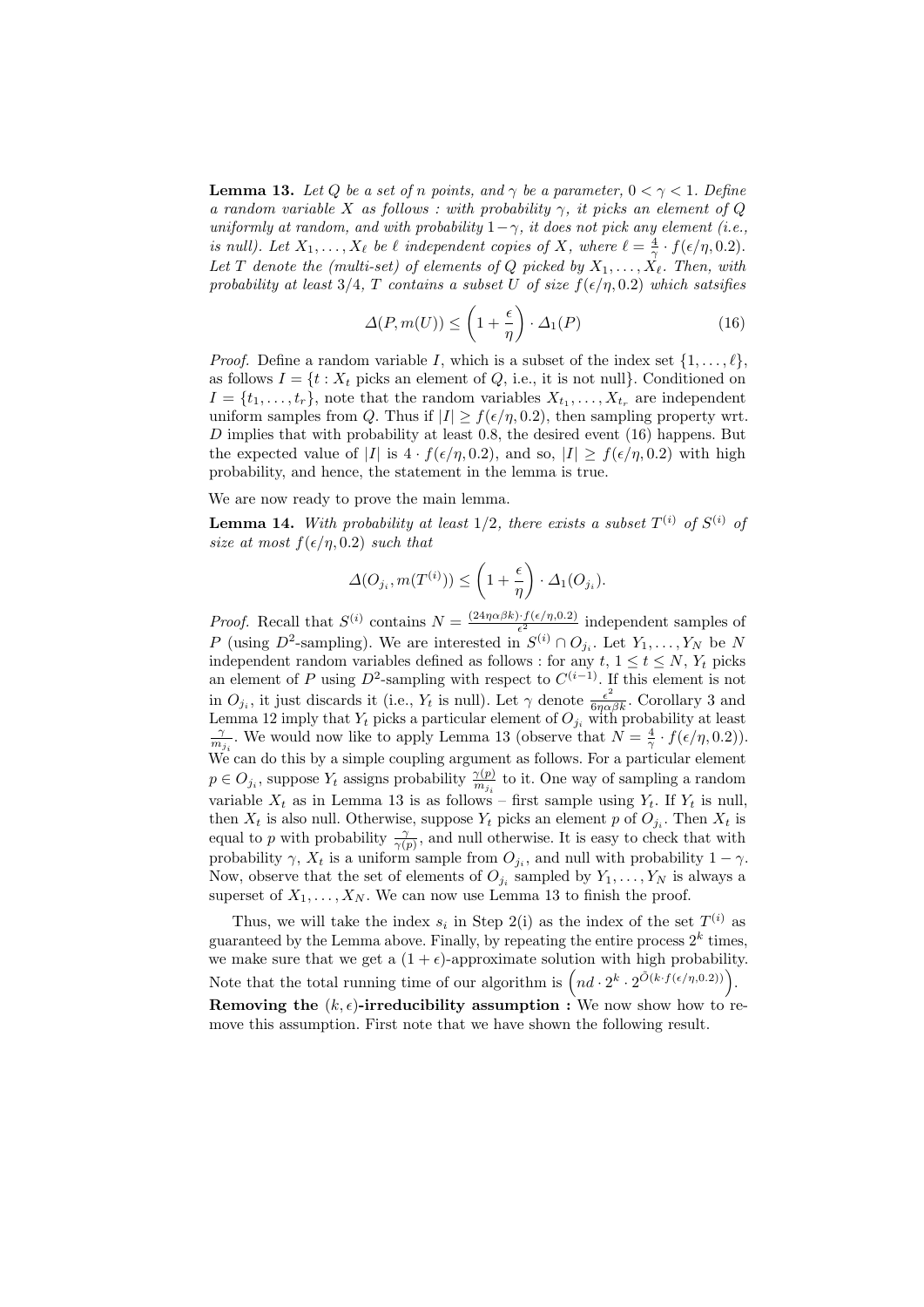**Theorem 9.** If a given point set  $(k, \frac{\epsilon}{(1+\epsilon/2) \cdot k})$ -irreducible, then there is an algorithm that gives a  $(1+\frac{\epsilon}{(1+\epsilon/2)\cdot k})$ -approximation to the k-median objective with respect to distance measure D and that runs in time  $O(nd \cdot 2^{\tilde{O}(k \cdot f(\epsilon/k\eta, 0.2)))})$ .

*Proof.* The proof can be obtained by replacing  $\epsilon$  by  $\frac{\epsilon}{(1+\epsilon/2)\cdot k}$  in the above analysis.

Suppose the point set P is not  $(k, \frac{\epsilon}{(1+\epsilon/2)\cdot k})$ -irreducible. In that case it will be sufficient to find fewer centers that  $(1 + \epsilon)$ -approximate the k-median objective. The next lemma shows this more formally.

**Theorem 10.** There is an algorithm that runs in time  $O(nd \cdot 2^{\tilde{O}(k \cdot f(\epsilon/\eta k, 0.2)))})$ and gives a  $(1 + \epsilon)$ -approximation to the k-median objective with respect to D.

*Proof.* Let P denote the set of points. Let  $1 \lt i \lt k$  be the largest index such that P is  $(i, \frac{\epsilon}{(1+\epsilon/2) \cdot k})$ -irreducible. If no such i exists, then

$$
\Delta_1(P) \le \left(1 + \frac{\epsilon}{(1 + \epsilon/2) \cdot k}\right)^k \cdot \Delta_k(P) \le (1 + \epsilon) \cdot \Delta_k(P),
$$

and so picking the centroid of P will give a  $(1 + \epsilon)$ -approximation.

Suppose such an  $i$  exists. In that case, we consider the  $i$ -median problem and from the previous lemma we get that there is an algorithm that runs in time  $O(nd \cdot 2^i \cdot 2^{\tilde{O}(i \cdot f(\epsilon/\eta k, 0.2)))}$  and gives a  $(1 + \frac{\epsilon}{(1+\epsilon/2) \cdot k})$ -approximation to the i-median objective. Now we have that

$$
\Delta_i \le \left(1 + \frac{\epsilon}{(1 + \epsilon/2) \cdot k}\right)^{k - i} \cdot \Delta_k \le (1 + \epsilon) \cdot \Delta_k.
$$

Thus, we are done.

## C Proof of Lemma 9

Here we give the proof of Lemma 9. For better readability, we first restate the Lemma.

Lemma 15 (Restatement of Lemma 9). Let  $0 < \mu \leq 1$ . Any  $\mu$ -similar Bregman divergence satisfies the  $\mu$ -approximate symmetry property and  $(2/\mu)$ approximate triangle inequality.

The above lemma follows from the next lwo sub-lemmas.

Lemma 16 (Symmetry for  $\mu$ -similar Bregman divergence). Let  $0 < \mu \leq$ 1. Consider a  $\mu$ -similar Bregman divergence  $D_{\phi}$  on domain  $\mathbb{X} \subseteq \mathbb{R}^{d}$ . For any two points  $p, q \in \mathbb{X}$ , we have:  $\mu \cdot D_{\phi}(q, p) \leq D_{\phi}(p, q) \leq \frac{1}{\mu} \cdot D_{\phi}(q, p)$ 

Proof. Using equation(5) we get the following:

$$
\mu \cdot \mathbf{D}_{\phi}(\mathbf{q}, \mathbf{p}) \leq \mu \cdot D_U(q, p) = \mu \cdot D_U(p, q) \leq \mathbf{D}_{\phi}(\mathbf{p}, \mathbf{q}) \leq D_U(p, q) = D_U(q, p) \leq \frac{1}{\mu} \cdot \mathbf{D}_{\phi}(\mathbf{q}, \mathbf{p}).
$$